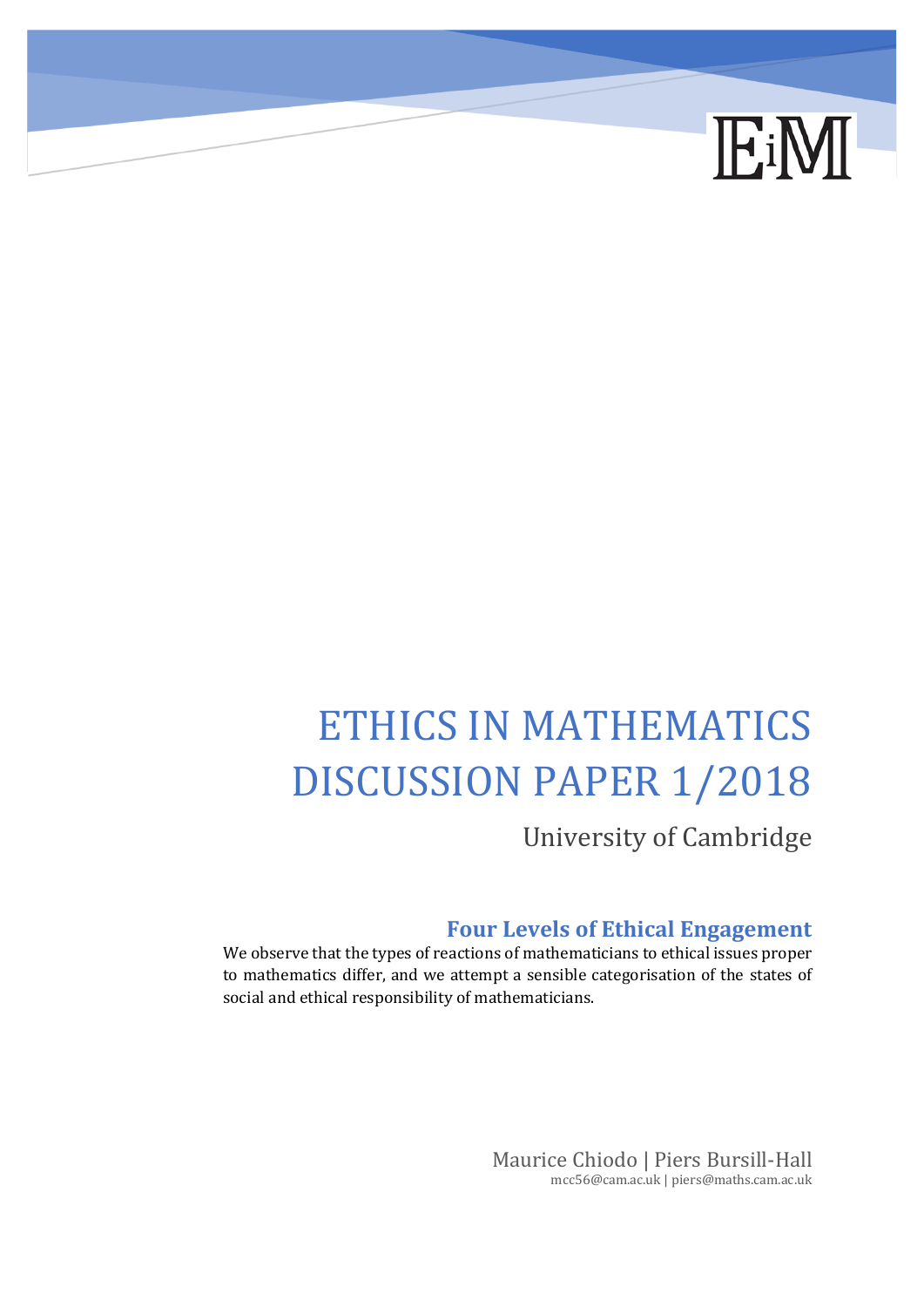#### **Four Levels of Ethical Engagement**

by Maurice Chiodo and Piers Bursill-Hall

#### **EiM Discussion Paper 1/2018**

University of Cambridge Ethics in Mathematics Project

#### **© 2018 by the author(s)**

Maurice Chiodo is a research mathematician at the University of Cambridge, where he runs a lecture course on ethics in mathematics and is PI of the University of Cambridge *Ethics in Mathematics Project*. You can contact Dr Chiodo at mcc56@cam.ac.uk.

Piers Bursill-Hall is mathematician by training and has spent a lifetime at Cambridge lecturing extensively on a wide range of history of mathematics and history of science in the Mathematics Faculty. Collaboration with Maurice Chiodo, the PI of the *Ethics in Mathematics Project*, will result in a monograph on the ethical issues faced by the 21st century community of mathematicians. You can contact Dr Bursill-Hall at piers@maths.cam.ac.uk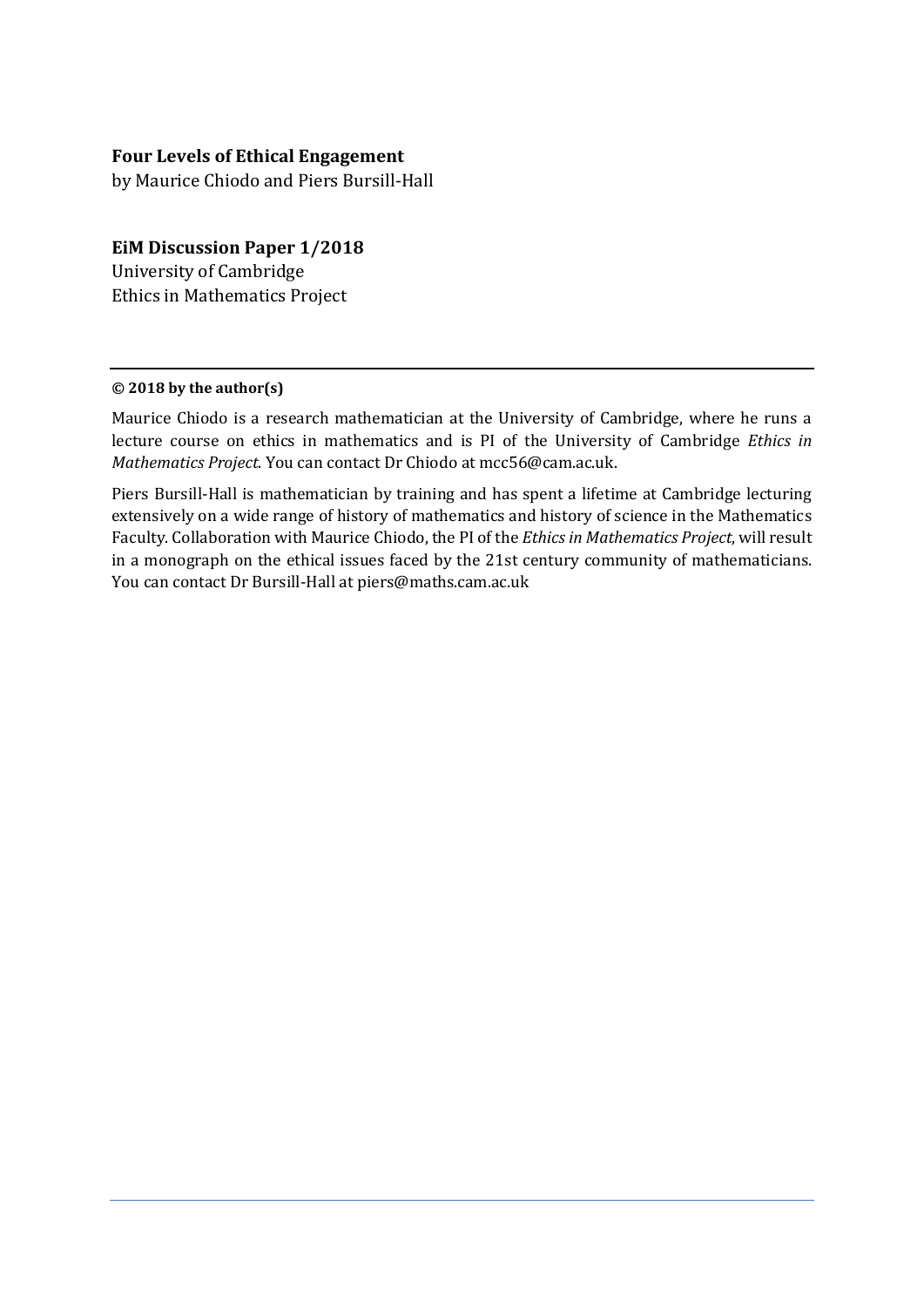## Abstract

In this *discussion document* we take as given that there exist ethical issues in mathematics, and that all mathematicians need to be aware of their particular professional social and ethical responsibilities. This view is not widely shared amongst professional mathematicians, however. We observe that ethical awareness and responses amongst mathematicians are complicated and not binary on-off: both the sensitivity to issues and the kinds of responses they engender are highly variable. We categorise these with four different levels or kinds of ethical engagement, and attempt a description of the characteristics of each; this is a prolegomena to a discussion as to *why* mathematicians have the social and ethical behaviour that we observe.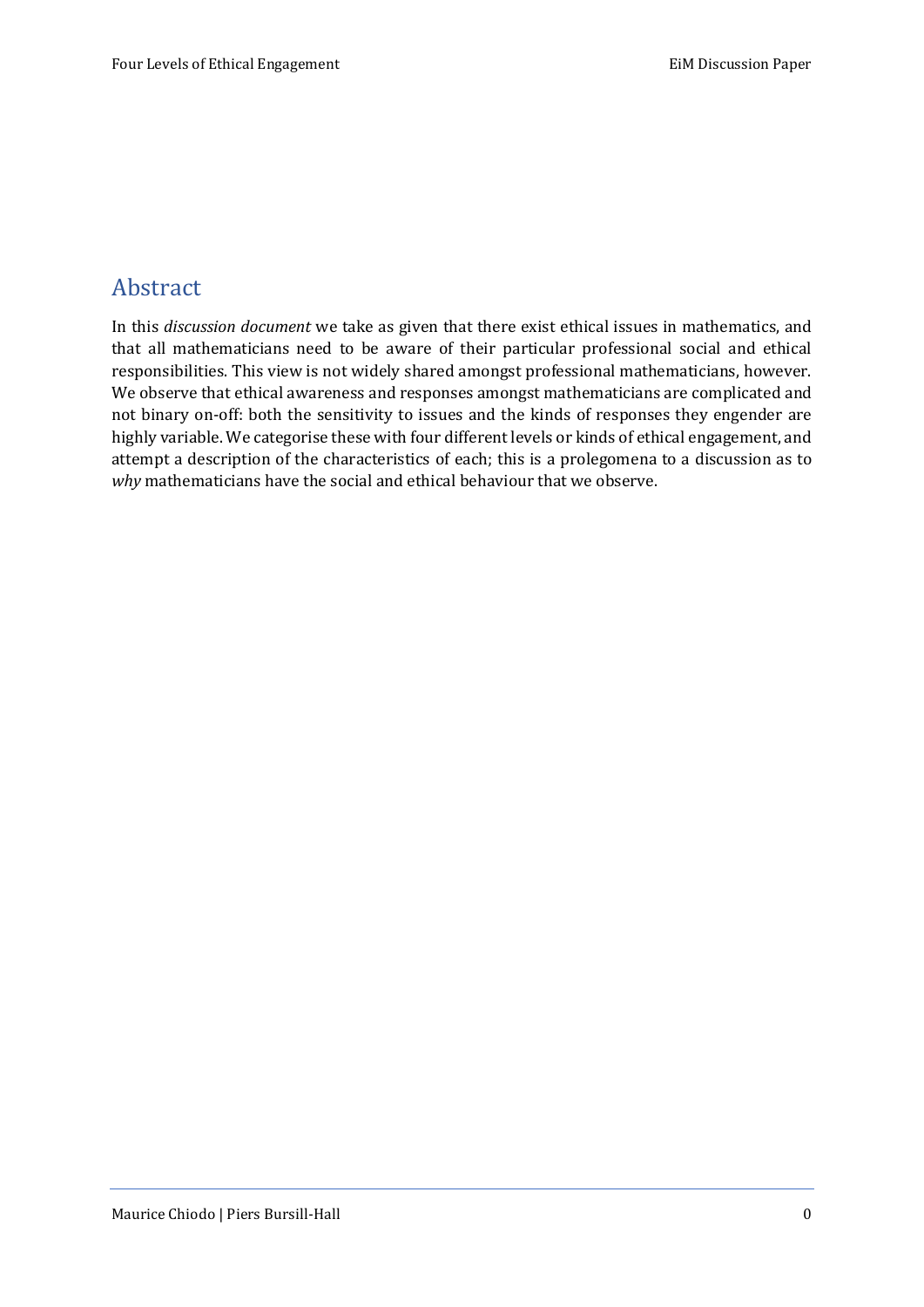# **Contents**

| Introduction 2 |  |
|----------------|--|
|                |  |
|                |  |
|                |  |
|                |  |
|                |  |
|                |  |
|                |  |
|                |  |
|                |  |
|                |  |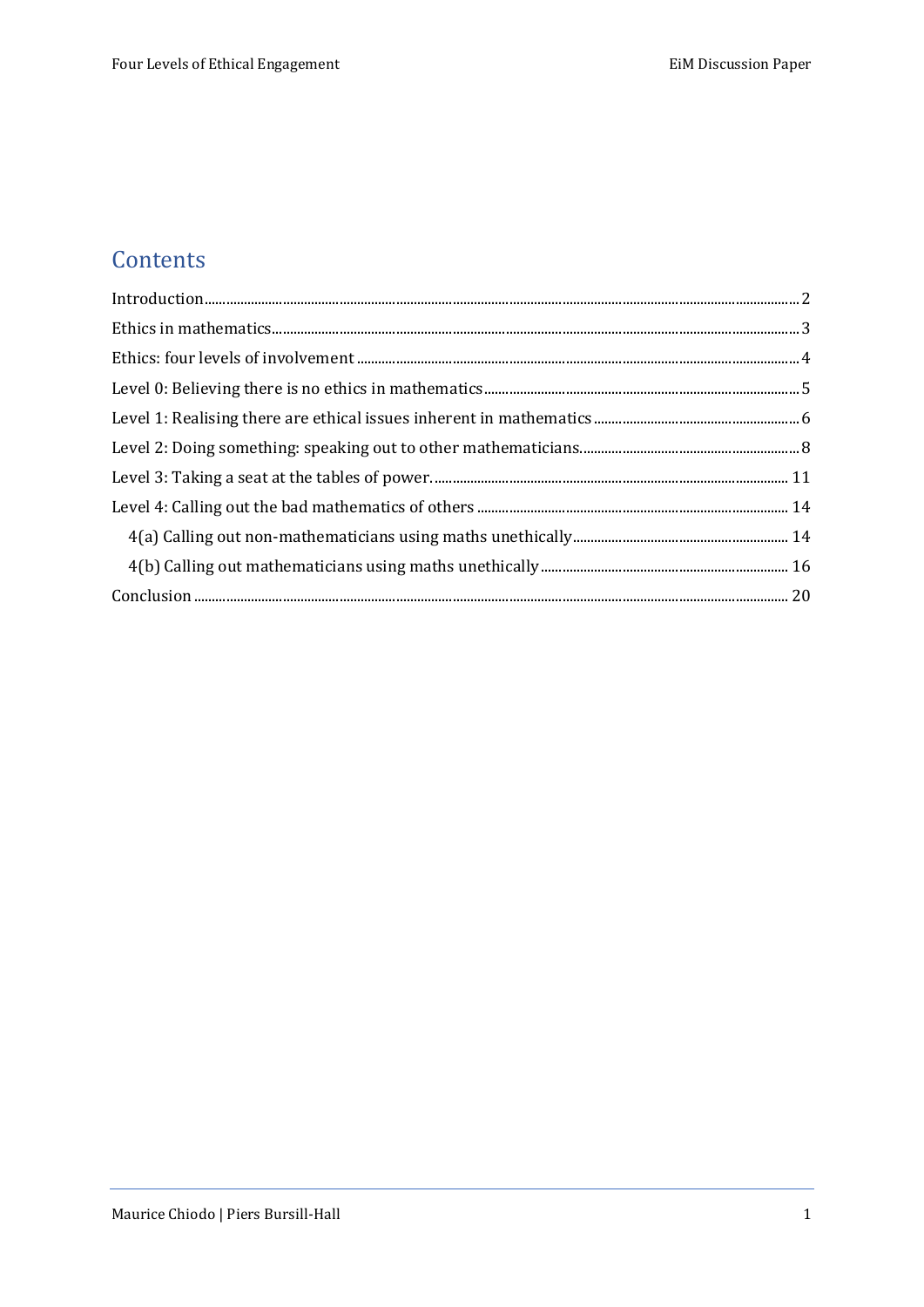## Ethics in Mathematics: Four Levels of Ethical Engagement**<sup>1</sup>**

#### <span id="page-4-0"></span>Introduction

In other discussion papers in this series, and elsewhere as part of our work on the Cambridge University Ethics in Mathematics Project<sup>2</sup>, we address the many different ways in which mathematicians – in industry and academe, research and practice – may find themselves facing clear, or alternatively very subtle, ethical issues. Indeed, several of these ethical issues are inherent to mathematics. For what follows, we would like to presume that the reader at least agrees that mathematics and mathematicians face mathematics-specific ethical issues – just as lawyers, medics, biologist, chemists, physicists and engineers all may face subject specific ethical issues as part of the study and practice of these disciplines. Nobody<sup>3</sup> questions that doctors and lawyers need to have some ethical training, guidelines, and a sensitivity to difficult issues their practice may encounter. We assert the *premise* here that the same is true for mathematicians. There will be other discussion papers in this series that examine this premise.

This premise is far from universally accepted by mathematicians, in our experience. Many mathematicians do not feel that there is ethics in mathematics, nor that there is any need for subject-specific training in ethics for mathematicians.

As we have developed our analysis of many different ethical problems mathematicians may face, and the different places in social space where mathematics needs to consider issues of social responsibility and ethical consequences, we have noticed different kinds of reactions or instantiations of ethical awareness or ethical consciousness amongst mathematicians. These we describe as different 'levels' of ethical engagement or ethical activity, going from 'level 0' (which is *no* ethical engagement, a denial of there being ethics in mathematics) to 'level 4' which is an altogether difficult and burdensome professional social responsibility. We present these in this paper.

We wish to show that these *levels* (or stages, or states) of ethical consciousness are just a categorisation that – momentarily – we find instrumentally useful in organising our thinking and our discussion about ethics, mathematics, and mathematicians. We do not want to get into a detailed argument about shades of ethical levels (i.e., defining level 2.8/b§5…); that is not our point. And we do not want to suggest that there is a 'ladder', whereby mathematicians start at level 0 and completing their ascent to ethical nirvana at level 4. We presume that in time we will find further states or kinds of ethical involvement amongst mathematicians – this is a categorisation we hope will become broader or deeper with time. What we really want to do is to

 $1$  The authors wish to acknowledge extensive discussions with Dennis Müller, and the careful editing and detailed commentary of Toby Clifton. Despite all attempts by others to correct our mistakes, misunderstandings, and bad English the authors are sadly obliged to take responsibility for all of the residual errors and infelicities that follow, whilst most of the sense therein must be ascribed to others. These *discussion documents* are in part supported by a University of Cambridge "innovation in teaching" grant to the *Ethics in Mathematics Project*.

<sup>2</sup> [http://www.ethics.maths.cam.ac.uk/](file:///C:/Users/demue/AppData/Local/Temp/%20http:/www.ethics.maths.cam.ac.uk/)

<sup>&</sup>lt;sup>3</sup> We hope!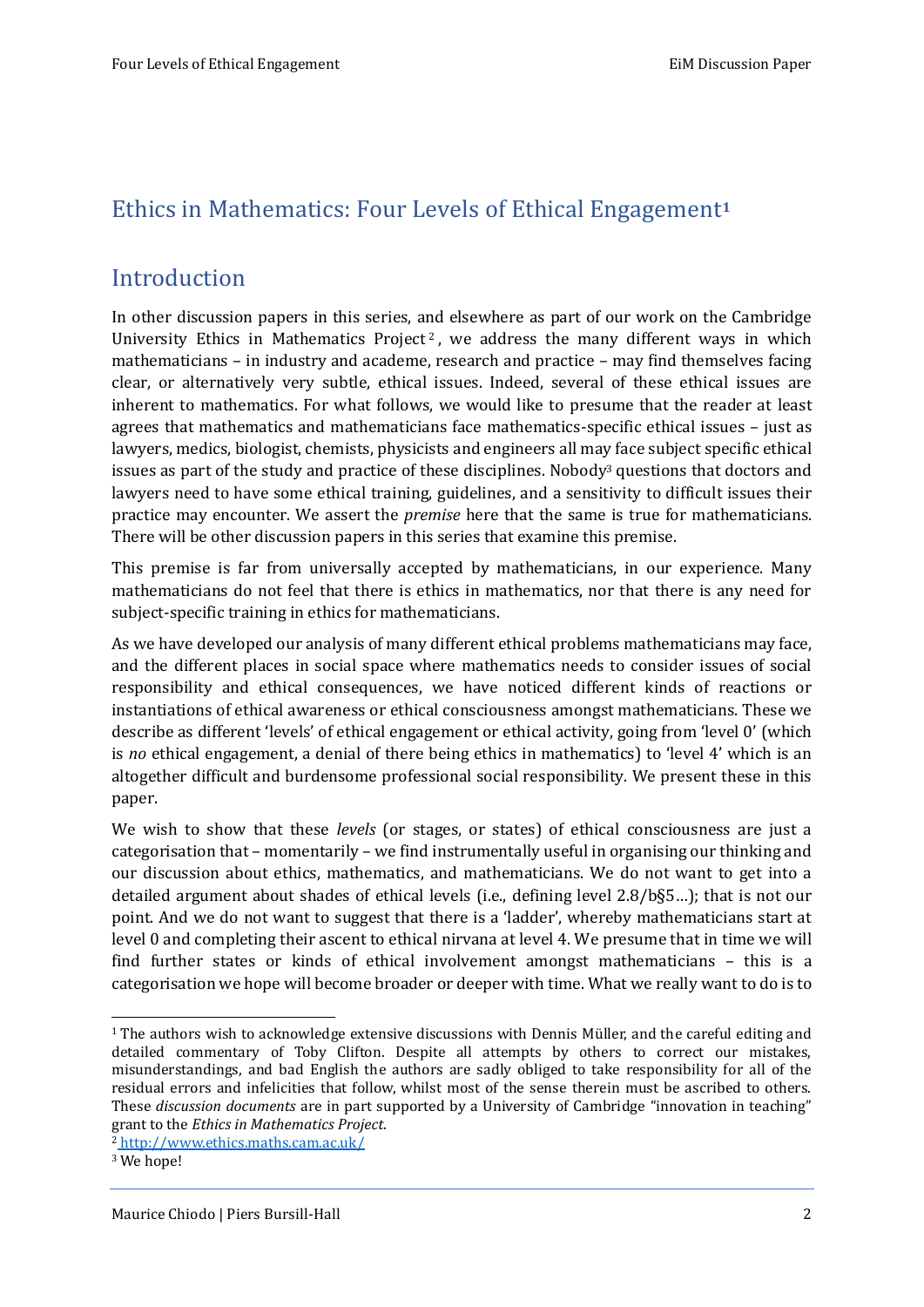stimulate some further, and better, consideration by other of the different psychological and social kinds of ethical problems mathematicians may encounter, and how there are whole different *categories* or kinds of ethical awareness and engagement. One of the authors (PB-H) has read Kant, and uses terms such as *categories* with great trepidation; we do *not* mean this in a philosophically deep or laden way, but for the moment in a rather more unsophisticated and naïve manner. We are grappling with the breadth and depth of different ethical issues and social contexts in which the ethically challenged mathematician may find herself, and identifying the different behaviours individuals and communities of mathematicians may have. We are not yet at the stage of worrying about the ontological or epistemological status of ethical concerns in mathematics – there is a whole world of professional philosophers out there who would be better equipped for this sort of discussion.

We do not wish to suggest some strict order, whereby the n+1<sup>th</sup> level only comes *after* the n<sup>th</sup> level… although level 0 and level 4 are, we would guess, the top and tail of the categories we have noticed. That we have not introduced a 'level 5'is only because we have yet to observe it, and it is our fervent hope that someone else will find a better way to categorise the states of ethical engagement of professional mathematicians. The constant refrain of the authors is that we hope that some mathematician with more training in sociology, or psychology, or philosophy, will come along and do all of this a lot better.

The central claim we want to suggest is that ethics in mathematics is *not* an on-off binary state; the life experiences, the sociology and the psychology of individuals and communities of mathematicians mean that ethical experiences and reactions to ethical issues will vary, and the extent to which an individual will be willing to react (and *how*) to perceived ethical issues is not a single binary phenomenon. We think this simple observation is original, and the consequences that follow from it grope through much that still remains dark to us; we hope we are exploring some new territory and we think it is worth some discussion.

## <span id="page-5-0"></span>Ethics in mathematics

As the oldest consistently used scientific tool in Western thinking, mathematics carries perhaps the greatest scientific authority. The 'truth' of mathematics is regarded as the paradigm of what we mean by (scientific) truth. At least, this is the case so long as the reader does not think about the debates in the earlier 20th century about foundations and Gödel's theorems – all of which eviscerates the mathematical meaning of 'truth.' This, however, is very much an internal concern of a small subset of very pure mathematicians; to the general public, the authority of mathematics is pretty much absolute.

Sophisticated mathematics is already ubiquitous in 21st century technology. And, as AI, Big Data, algorithms, cutting edge mathematical physics, mass surveillance, and mathematical modelling in chemistry and biology, become more powerful, this is only going to increase. Even the most ardent purists in number theory or algebra can no longer claim to "just do the mathematics" and "leave the implications to ethicists" as recent revelations about global mass surveillance have underscored the immediate social and political impact of their work. It is now evident that one can wield practically all branches of mathematics in ways that have profound social consequences, both for good and occasionally for ill, and that ethical questions can be raised everywhere in pure and applied mathematics. It seems that professional social responsibility and engagement in mathematics-specific ethical issues is unavoidable for mathematicians; we would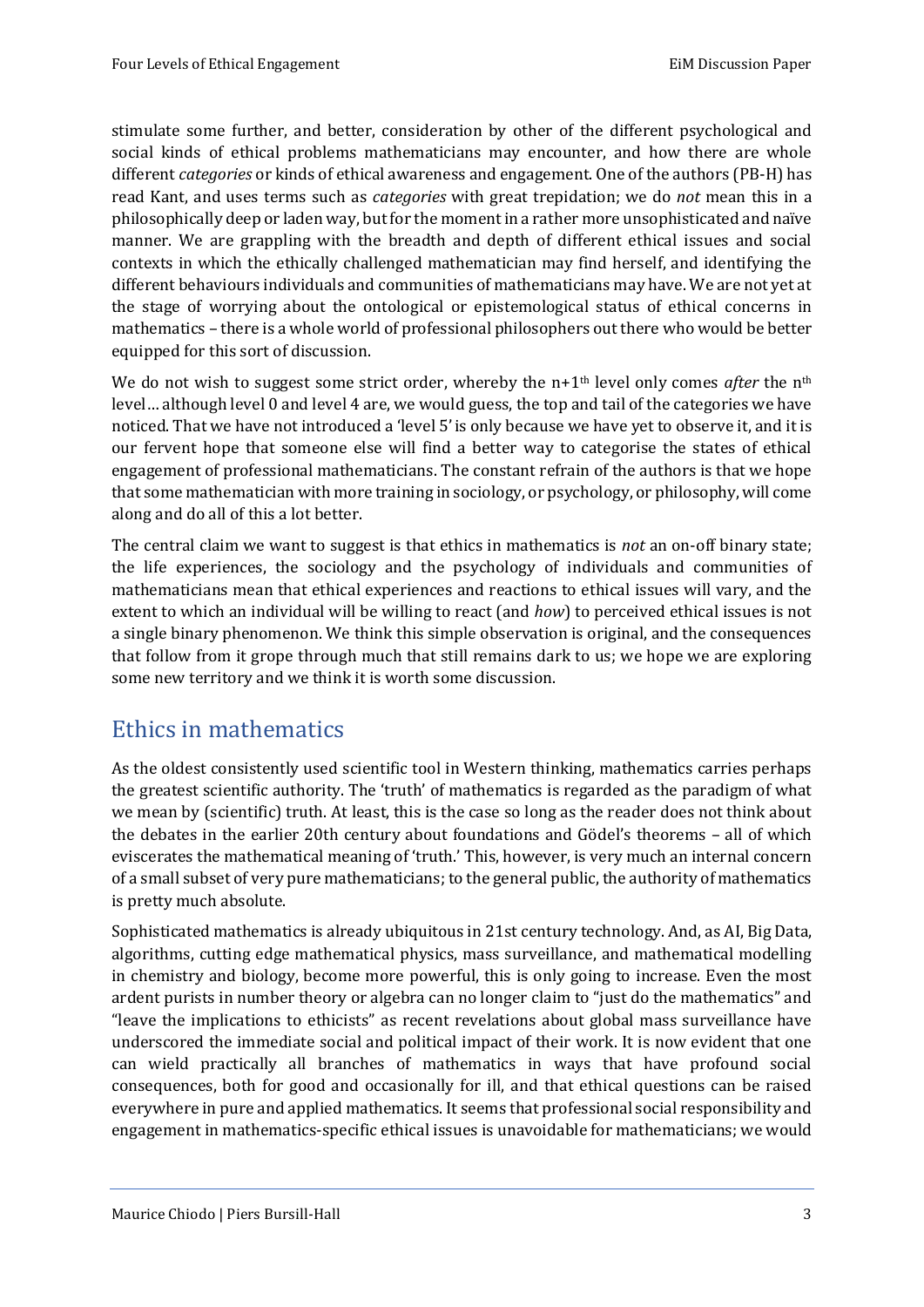suggest that those who deny this may be abdicating responsibility and power to others in the most dangerous way.

Governments and industry know perfectly well what they are purchasing when they support apparently entirely pure mathematical research and the institutions where it is done. Modern mathematics is the most amazingly powerful tool, and governments and corporations know it all too well. Furthermore, it is not just the mathematics these entities are paying for: they are also supporting the training of more mathematicians – people who know how to wield the power of mathematics, whom they can hire. Mathematicians are one of the most important engines of power in the 21st century, vastly more than they have ever been at any time in the past. Over just a few generations we have been catapulted from a science little different from (and only a little more useful than) philosophical studies to the refined oil that fuels modern high-tech industries and economy.

A hundred years ago, perhaps even seventy years ago, a mathematician might have been excused for thinking that the subject was (at least sometimes) value free, pure, and removed from any ethical questions or issues of social responsibility. *Perhaps*. Since the middle of the 20th century (or even long before) medics, lawyers, biologists, physicists, and people studying social sciences like anthropology or sociology have acknowledged that their work is done in a subject-specific social context with concomitant ethical consequences and issues. They have understood their subject's social responsibilities and become aware of potential ethical issues that practitioners need to know, and to think about. We feel it is hard to imagine that the profession of mathematicians is any different.

But being aware of ethical issues in mathematics is not just a simple consciousness that there exist ethical issues in mathematics and mathematical practice. Simply being intellectually aware that there exist ethical issues in one's professional domain is not the end of it: the mathematician has a responsibility to think about what she can *do* about it, and what exactly that *something* is can vary based on the person, their concerns, their situation, and their willingness to expend effort. In our work on ethics in mathematics, we have identified four *levels* or *kinds* of what might be called ethical consciousness or ethical engagement which we outline next.

## <span id="page-6-0"></span>Ethics: four levels of involvement

We mean this to be specific to mathematicians, but it is always possible that these levels of engagement might be appropriate for other professions or other cases of ethical engagement. However, our intention for now is to try to understand the different kinds of engagement mathematicians may have with different kinds of ethical issues.

This is still very much work in progress, and we are putting it here as a 'discussion document' as a way of trying to clarify our own thinking and to see if it sparks off any further considerations from others. We do not think that long arguments about precise categories are particularly fruitful (at least, at this early stage in developing the study of ethics in mathematics), but noticing that ethical awareness and ethical engagement occur in quite different ways and places in mathematicians' lives seems a useful way of distinguishing different professional ethical phenomena and different classes of engagement with ethical issues. We have here a list of four levels (well – five because we include a zeroeth non-level) of awareness and engagement in the ethics in mathematics – where the null state is to think that there is no ethics in mathematics, or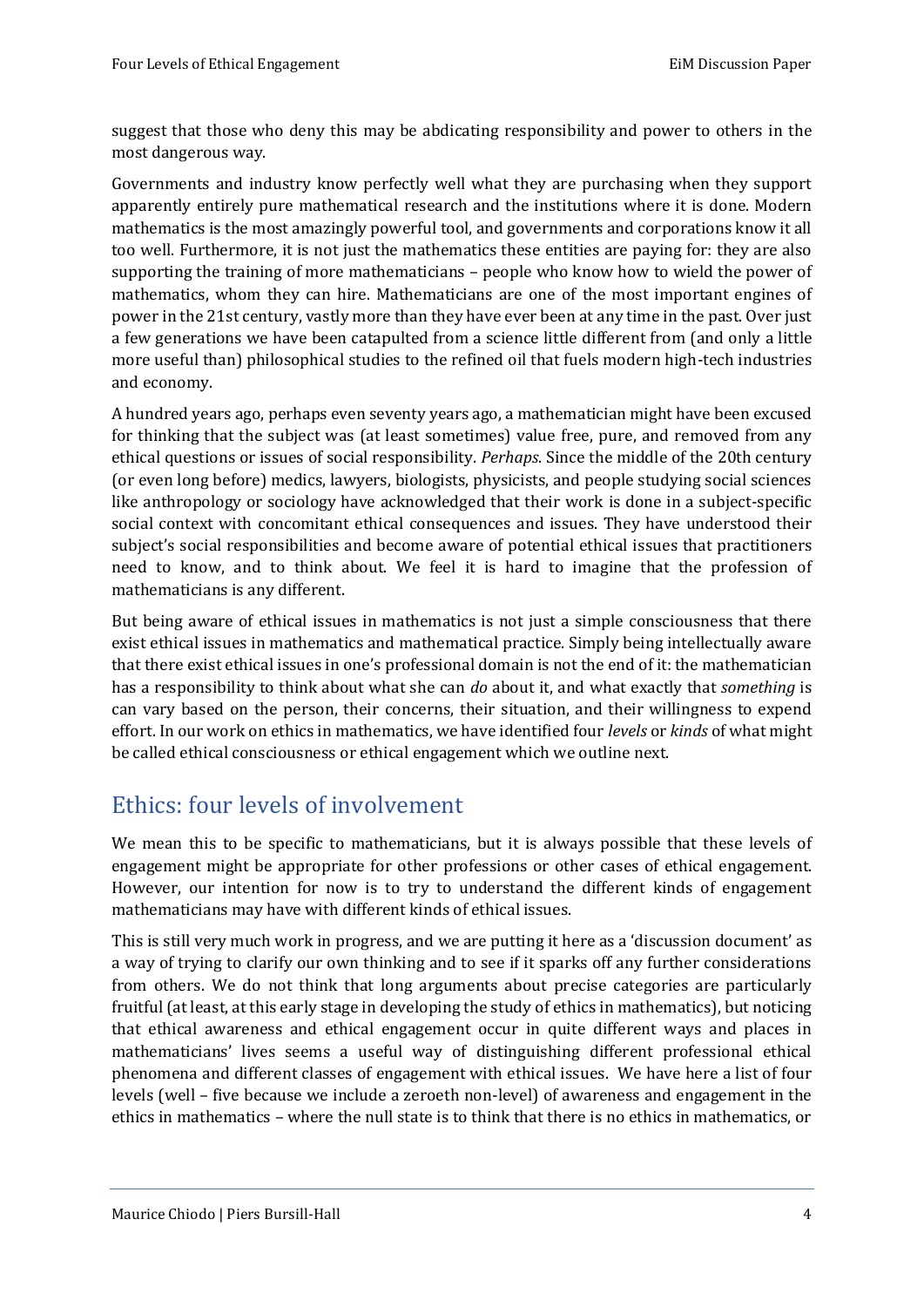that ethical consequences are not the responsibility of the mathematician – hence four levels of ethical involvement.

## <span id="page-7-0"></span>Level 0: Believing there is no ethics in mathematics

This is where most mathematicians are today. Many feel that mathematics is value-free and that mathematics is inherently extra-ethical, or that mathematics itself does not have ethical implications or consequences. Rather – this line of thinking goes – any ethical issues solely lie with the *user* of the tool their mathematics helps create. Many consciously exclude themselves from the issue by reducing their role to that of the discoverer of mathematics, arguing that "the mathematics was always there anyway."

In our view this is somewhat akin to gun manufacturers and arms merchants arguing "Guns don't kill people; people kill people," and therefore that they have no ethical, moral or legal responsibility in the killing of people using their guns. Legally this is simply not true, of course: the merchants and the manufacturers do have legal responsibilities since in many civilised nations there are laws governing who can and cannot be sold a gun, or what kinds of guns are legal in what jurisdiction, or what properties of guns are accepted for which class of owner.

We have noticed that most mathematicians are implicitly *taught* to be, and think at, this level. They deny that ethical issues are raised by doing mathematics and argue that any ethical consequences that follow from their mathematics do not lie within the proper domain of the working mathematician. They always point to someone else as having responsibility. Of course it is also the case that many *users* of mathematics will deny social responsibility, saying they are only using the tools given to them, and they aren't responsible for unforeseen or unannounced ethical consequences; this is the 'collateral damage' of the mathematicians.

Some mathematicians will obfuscate any ethical content to their mathematical work, saying that "I'm just doing mathematics, just some scribbles on paper … the symbols on the page do not carry ethical weight," whilst others might simply take the attitude that "it's not my problem." The traditional Platonist view held by many mathematicians is that the objects of mathematics are neither physical nor material but have some sort of non-material, abstract or even transcendental existence, that mathematical entities exist in some sort of transcendental *other kind* of reality, and so can harbour no ethical weight in themselves. It is a bit hard to ask a triangle, made of abstract lines of no thickness that only meet at dimensionless points, to have ethical weight in and of itself. Platonism is the standard view of mathematics held (usually implicitly) by working mathematicians, and it is not our intention to argue against it, but only to suggest that no matter how Platonist they may be, it does not obviate their social and ethical responsibilities. Mathematics may well 'exist' in the sense of being a different *kind* or *type* of reality, but it is *done* (discovered, developed, studied, understood, used) by humans in our very material, social world and therefore exists *for us* in some sort of social matrix or social context.

One may try to argue that mathematics, in the completely abstract sense, is devoid of social responsibility and ethical conundrums, because it already exists in some separate transcendental reality and all the mathematician does is explore and make discoveries of entities in that transcendental reality. However, this is beside the point: in human experience, mathematics only exists in so far as humans think about it and study it. The *mathematician* wielding the mathematics is a living, breathing person and certainly is not in that transcendental Platonic reality, and the discoveries of mathematicians are done in the social context of the working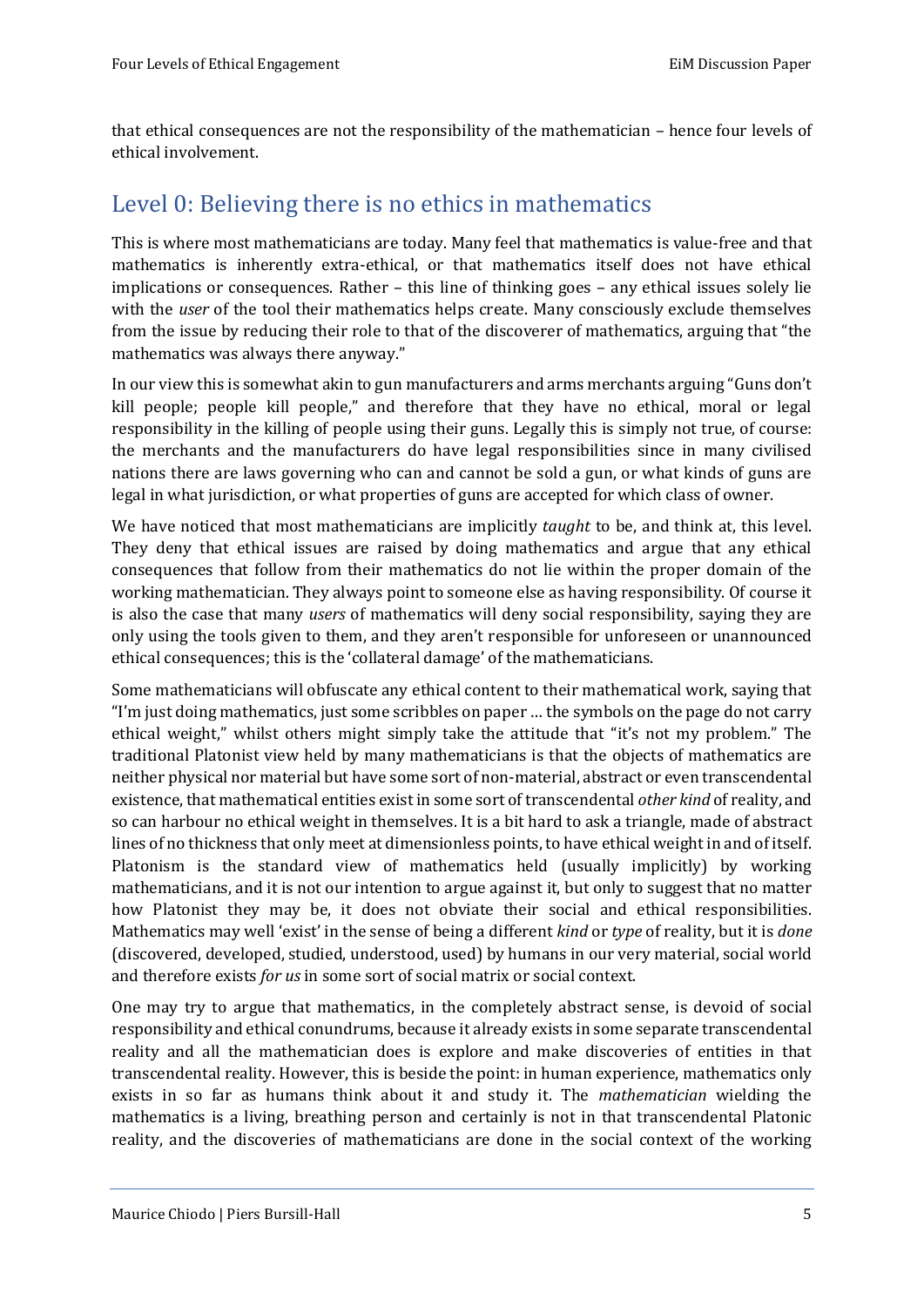mathematician and therefore become potentially ethical the moment they are made real and nontranscendental in the mathematician's mind. Our work may be abstract, but it is always done by real and concrete people in real and concrete social spaces. This ridiculously obvious point changes – obviates – the Platonic argument that mathematics is extra-ethical.

## <span id="page-8-0"></span>Level 1: Realising there are ethical issues inherent in mathematics

The first level of ethical awareness is the fundamental understanding that the working mathematician exists and works in a social and political matrix, and that the social matrix can impart some ethical consequences to the mathematics. One always performs mathematics in a social and political context, never in value-free isolation; our professional world is always potentially ethical. Thus, all mathematicians must think about their individual responsibility, as ethical issues may emerge at any time; mathematicians thinking about ethics this level have at least come to the realisation that their work has the potential of having ethical consequences. This is not to say that the mathematics is intrinsically bad, nor that the ethical consequences are necessarily bad. It is to be hoped that most of us work in places or institutions that work for the common good, and that the mathematics we produce in research or which we apply is in some way used for the greater good. But not necessarily: mathematics is an extraordinarily powerful tool and can be used for good, and for purposes that are not so good. The mathematician may not be doing the harm, but he is making the tools that someone else is using for harm.

Such realisation empowers the mathematician to assess, and alter, their actions accordingly. This diligence could be as simple as considering the environmental impact alongside cost and time constraints of some project, rather than producing a mathematical analysis optimising over time and money alone. Mathematics can pose immediate or distant consequences that generally manifest as good, sometimes as not entirely good, and occasionally as downright bad … for appropriate definitions of good and bad. Mathematicians need to be able to consider and weigh such issues, and to be sensitive to the complexities of what might be 'good' or 'bad'. At such an individualistic level, mathematicians modify and adapt their own ethical consciousness and actions, taking the important first step towards a more robust ethical awareness.

Mathematics can change the world – just look around you: how much mathematical research lies behind almost everything around you, somewhere at the back of a causal chain of events? And, in the modern world, this chain is getting shorter and shorter by the day. It seems quite clear that we can ask if the power of mathematics *really* is without ethical content. We feel that this can be illustrated over and over, and these consequences may be immediate and proximate, or very distant in both form and time. Pure mathematics may not find applications for decades or longer, and it is obviously hard for its practitioners to feel the ethical weight of consequences that emerge long after their lifetime. But this is not uniformly the case, and the potential long term nonapplicability of some mathematics does not absolve the mathematician of ethical responsibility: not knowing exactly how long it will be before a given mathematical discovery will become 'useful' or have consequences somewhere does not absolve the mathematician of all responsibility. If one part of an individual's mathematical work seems to be genuinely ethically neutral or without any ethical consequences, the next may not. Any temporary suspension of ethical responsibility is not global, it can only be local. Either way, it needs to be thought about, and the mathematicians at this level of ethical engagement are doing such thinking. Just because one piece of mathematical knowledge seems to have no ethical consequences does not mean all mathematics has no ethical consequences; that is no more than a trivial error of logic.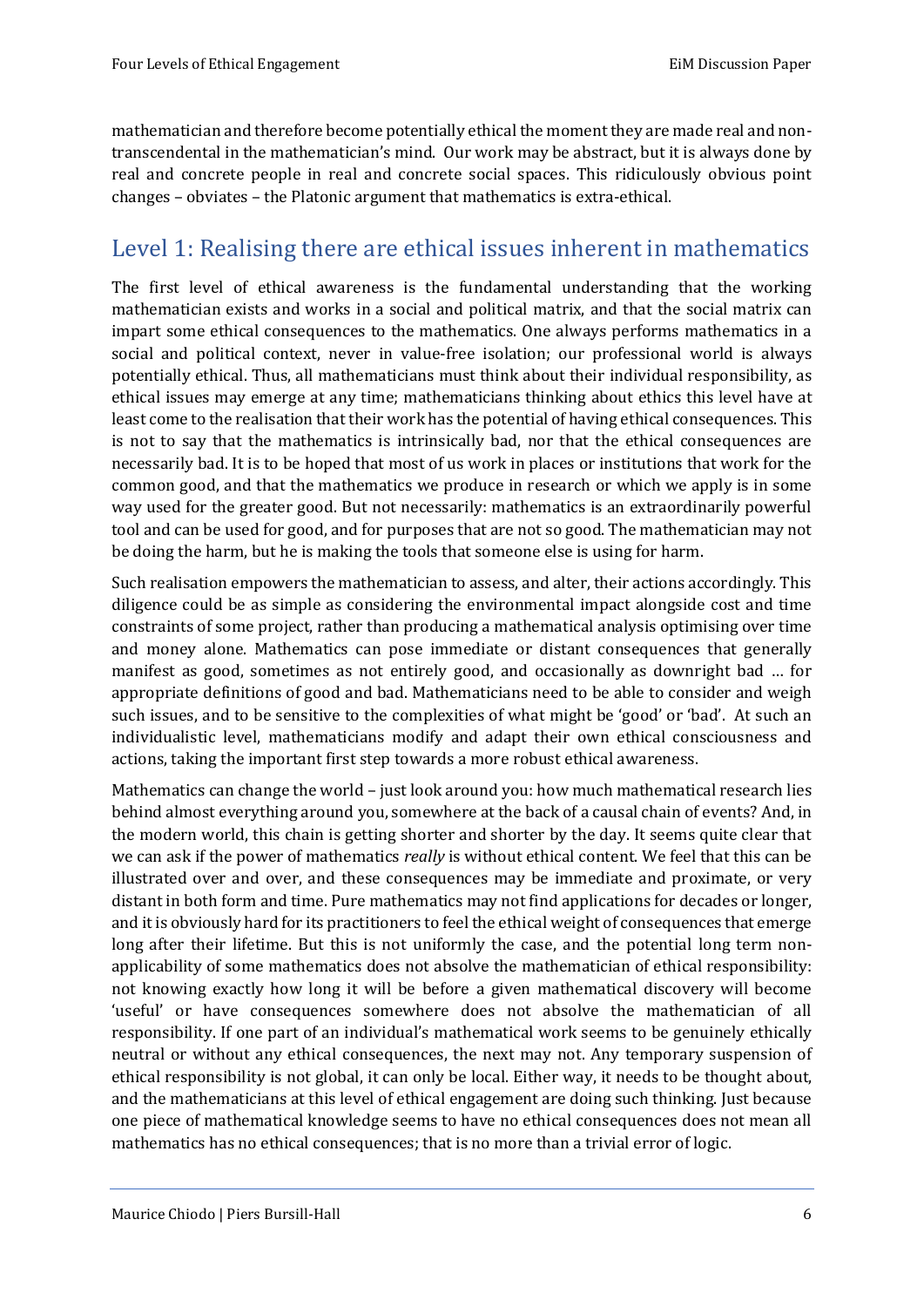The conclusion may be the ethical neutrality of this or that bitt of mathematics, but our argument is that this should be an individual's *active* conclusion, not a default or passive presumption. Hardy's escape from ethical responsibility and utility (to his evident and profound relief) in the early 1940s was his perception, at the time, of the utter lack of utility of number theory or quantum mechanics4. It is hard to imagine two areas of mathematical study that became more ethically laden within a few years of Hardy. What appears today to be so esoteric as to have no ethical weight may turn out to be ethically laden tomorrow. Hardy could not have known in 1940 just how wrong he was, but that is beside the point; a mathematician needs to be in a position to realise that he *might* be wrong. Not knowing in a particular case is not a reason to deny the *need* to consider the possibility, and even the purest of mathematicians at this level can be sensitive to this possibility. After all, a parent cannot totally control the actions of the child they have raised to adolescence, and nor should they be expected to by that point; the child has taken on its own ideas and direction. But it would be irresponsible for the parent to stop caring about the life of the child, or to let it carry on in a wild way; a responsible parent would still attempt to intervene, provide counsel, give guidance, and even perhaps warn others if the adolescent has the obvious potential to inflict harm. Mathematicians at this level, even those working in academic research in supposedly pure areas such as number theory, can at least understand this concept and the consequences that follow from it.

Often a mathematician is working in academe or in industry on projects that involve uses of mathematics that only she can do. This work is funded because somewhere along the line governments or industry have been convinced that there is some ultimate utility to mathematical research; it is probably hard to find any source of funding of mathematics that supports research and development genuinely and uniquely for its abstract beauty. While many mathematicians feel they are primarily motivated by the pursuit of truth and beauty, it is more than likely that this is not the argument that persuades funding bodies to support their mathematics, pay their salaries, or anything else.

A mathematician who thinks there is no ethics in what he does can easily be pressed with the question "So, who pays for the heating of the building you work in?" Whoever is paying for the heating, salaries, and all the rest, is doing it for good reasons, and almost certainly not because they believe humans have a God-given right to study mathematics. Governments do not have a divinely ordained duty to pay for it, and neither are very many private companies so inclined. Everyone who pays for research in mathematics does so for a reason. Academic mathematicians often remark on how lucky they are to be paid to do what they love, and to have the public purse subsidise their pleasure and delight at the purity, truth and beauty of mathematics. We are indeed lucky to be in this position, but governments are doing no such thing.

It is possible that such high-minded motives might have carried social and political weight at some point in the past (*possibly* …), but they no longer do, and there are mathematicians at this level of ethical awareness who have come to this realisation, and who understand that *all*  mathematical work can be seen as potentially related to the world in some way. Whom we accept money from potentially affects what we do and how we do it; understanding that influence may help us be cognisant of it, and perhaps resist some of the negative consequences. Even if you are funded by a seemingly well-intentioned benefactor, or even a charity, it still has ethical implications (potentially positive).

<sup>4</sup> Hardy, G., *A mathematician's apology* (1940). See p.39 of the version freely available at: <https://www.math.ualberta.ca/mss/misc/>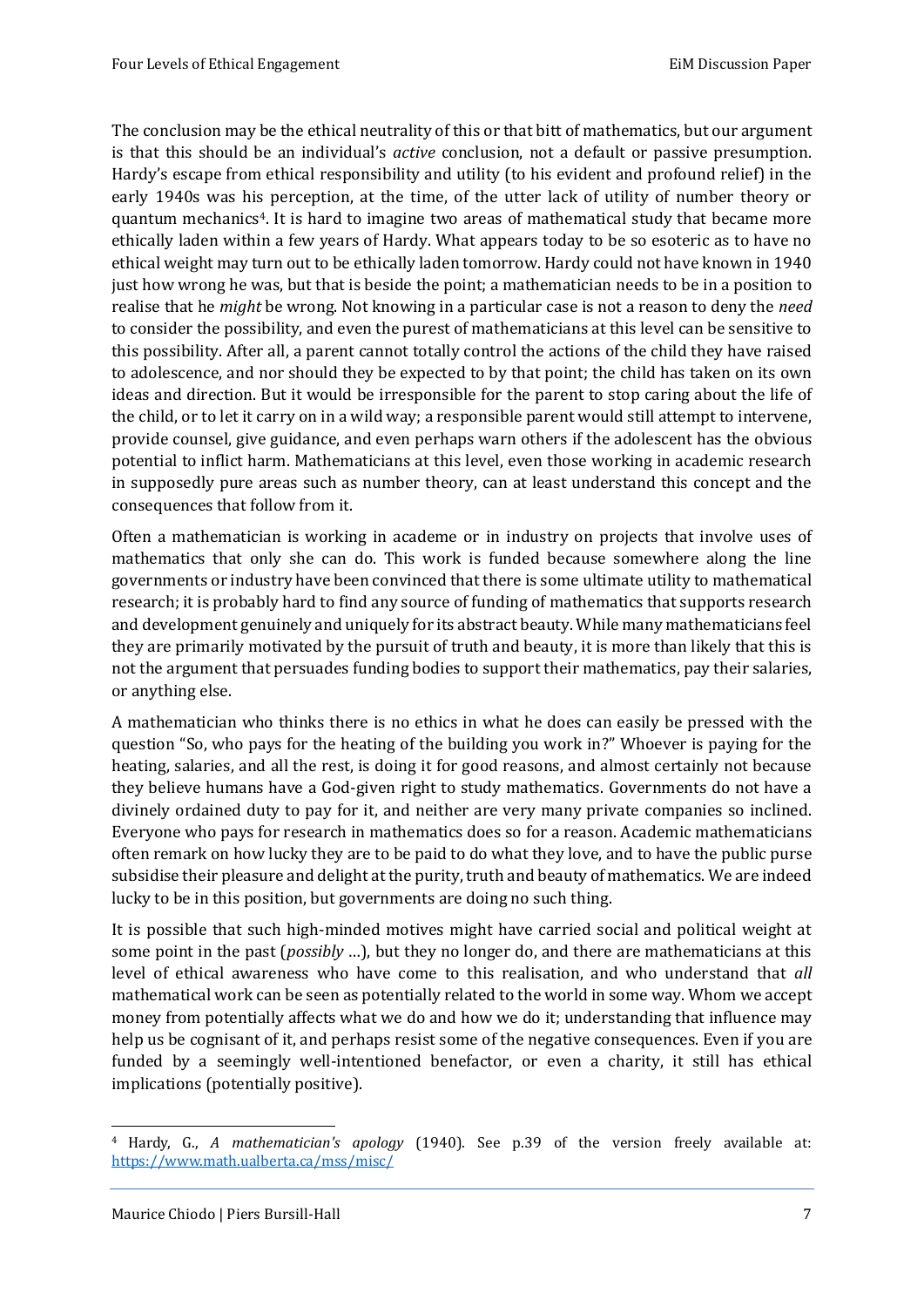Quite apart from research, much of a professional or academic's actions will have ethical consequences that are specific to the mathematical profession. Academic mathematicians have additional professional duties that may involve deeply ethical decisions, including writing letters of reference, refereeing journal articles, advising students about careers, and sitting on appointment committees. Consider the following question: do you counsel students to look at (or avoid) jobs in certain areas, such as banking, finance, marketing, the military, or state surveillance organisations? Joining the teams of mathematics working at Google's DeepMind or on Facebook's commercialisation of user data are entirely legitimate places for a mathematician to work. Do you encourage students to work for Google? Facebook? Some local AI project? Would you encourage a student to work for some new manifestation of Cambridge Analytica? After all, there are already many other organisations doing much the same sort of thing as Cambridge Analytica, and there will be more, unless governments suddenly find the will and the ability to regulate this sector (which we have a feeling is unlikely, at ). Would you write a letter of reference for a student that wanted to go and work on the North Korean nuclear weaponry project? Or to work for a Nazi party? There are almost certainly lines that you would not cross, and that means you are making ethical decisions; willingly or not, academic mathematicians *are* engaged in ethical decisions. But more importantly: only a mathematician would have the grasp of what the good – or harm – that a mathematician might do working in such places.

So, we observe that this first level of ethical consciousness is to be aware that it exists, and to be mindful of, and modify, one's individual actions accordingly, in a (mostly) individualistic and passive way; asking an extra question here, thinking harder about potential drawbacks there, etc. It is to realise that mathematics is done in a social matrix for reasons, and that mathematics can have consequences – generally good, sometimes not-so-good, and occasionally downright bad. At least for some definitions of good and bad, and the ethically aware practitioner needs to be able to consider what she means by 'good' and 'bad.' To us, this seems to be fairly obvious and an easy conclusion to accept.

The first stage of ethical consciousness is just that: to be conscious of the existence of potential ethical issues that you may need to think about, talk about, or respond to. Once you have realised that something you might be doing may not be ethical, what are you going to do about it? This is a *second* level of ethical 'consciousness' that requires more than just awareness; the discussion is not merely academic insofar as how mathematicians view and shape their everyday actions.

## <span id="page-10-0"></span>Level 2: Doing something: speaking out to other mathematicians.

Now comes the question: "what can a mathematician *actively* do?" This is where the going starts to get tough, and where these discussions may become uncomfortable. Openly and vocally responding to something ethically undesirable may come at a cost to the practitioner. *May*, but not *necessarily* – not all ethical consequences will be bad or undesirable, and even those may be resolved at little or no cost. But some will not be so easy, and this may involve the mathematician in some hard decisions. For example: a mathematician may object to carrying out a particular task, and subsequently get fired (although we would argue that given the scarcity of mathematicians, and the fact that the objection of one may propagate through that particular workplace and lead to others objecting, as in the case of the Google engineer strike<sup>5</sup>). Ideally, it

<sup>1</sup> <sup>5</sup> Over 3100 Google engineers signed an open letter protesting the company's involvement in a Pentagon program that uses artificial intelligence to interpret video imagery and could be used to improve the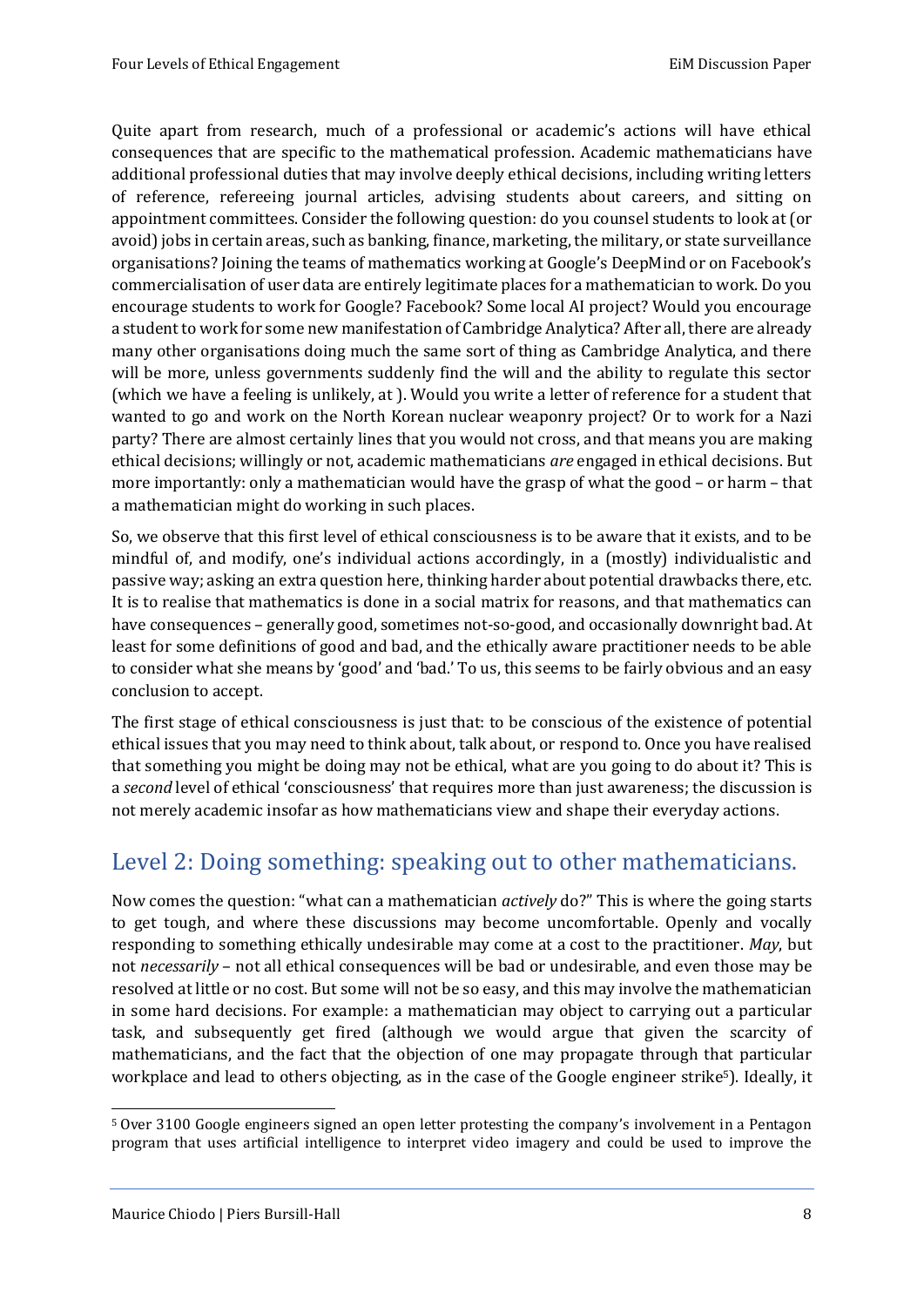would be better *not* to end up in a situation where such a decision is necessary, and to have the foresight to realise that a particular employer may be more likely to make such a request, or that a particular task may eventually put the mathematician in an ethical conundrum. It is to be hoped that the ethically aware mathematician will have a general idea what is going on and simply not get into a position where management says, "do this or I will fire you."

In the case where a mathematician knows something bad is going to result from some work, they may feel obliged to do it anyway, given the pressures of career progression, mortgage repayments, school fees, etc. Such considerations may limit an individual's personal freedom to act as they like. We cannot ordain that all people act perfectly and ethically in all situations. But that is not to deny the analysis or what an optimal response would be – and living in an imperfect world may oblige someone to do something they do not want to do. One way or another we have all probably been in that situation. It may happen, but we hope not without some recognition of ethical responsibility and some regret. Not everything is easy or perfect in the world, but that does not prevent us from trying as best we can.

We want to be careful here and try to avoid either preaching or making recommendations as to what an individual should do, and we want to try as hard as we can to avoid taking a political stance; that is for the individual mathematician to decide, not us. Sadly, there are no algorithmic rules for dealing with ethical problems in mathematics, and there are no universally agreed ethical standards that would make these problems easy to resolve; no simple equation balances costs and benefits. We, the authors of this paper, have been asked countless times by students for the *rules* of ethical behaviour, and for an *axiomatic* ethical system so that ethical decisions can be made deductively, without any personal involvement on the part of the mathematician. Our response to them is simple: life is not that straightforward.

The second of these four levels may involve mathematicians actively speaking out to other mathematicians, raising awareness of ethical issues among their peers. Individual mathematicians may realise not only that the ethics of *their* work must be carefully considered, but also that these issues are important enough to warrant further discussion among *others*. That is, recognising the ethical issues in the mathematical work of others, and trying to inform them about it. They might precipitate unified action among their colleagues and locally bring about a collective ethical awareness and approach. Or they might write an article or paper about ethics for their community, as we have done here.

This is an important step inside a community that otherwise tends to be reluctant or unwilling to acknowledge that its activities have ethical consequences just as every other profession has. It can be done in many different ways. It could be workplace-specific: a mathematician raising ethical concerns with management and/or other colleagues in a place of work, pointing out an issue or systematic problem that needs to be addressed at a decision-making or managerial level, rather than just at a mere technical level; we saw an example of this with the Google engineer strike. It could be issue-specific: a mathematician speaking out to the mathematical community about a particular topic of great concern, such as Prof. Martin Hellman $6$  who is actively speaking

targeting of drone strikes: [https://www.nytimes.com/2018/04/04/technology/google-letter-ceo](https://www.nytimes.com/2018/04/04/technology/google-letter-ceo-pentagon-project.html)[pentagon-project.html](https://www.nytimes.com/2018/04/04/technology/google-letter-ceo-pentagon-project.html) . The letter can be found here:

[https://static01.nyt.com/files/2018/technology/googleletter.pdf.](https://static01.nyt.com/files/2018/technology/googleletter.pdf) Their efforts led to a tangible change in the policy of the company; Google chose not to renew the contract with the Pentagon: <https://www.bbc.co.uk/news/business-44341490> .

<sup>6</sup> Turing Prize recipient, and co-inventor of the *Diffie-Hellman key exchange*; one of the earliest public key exchange systems.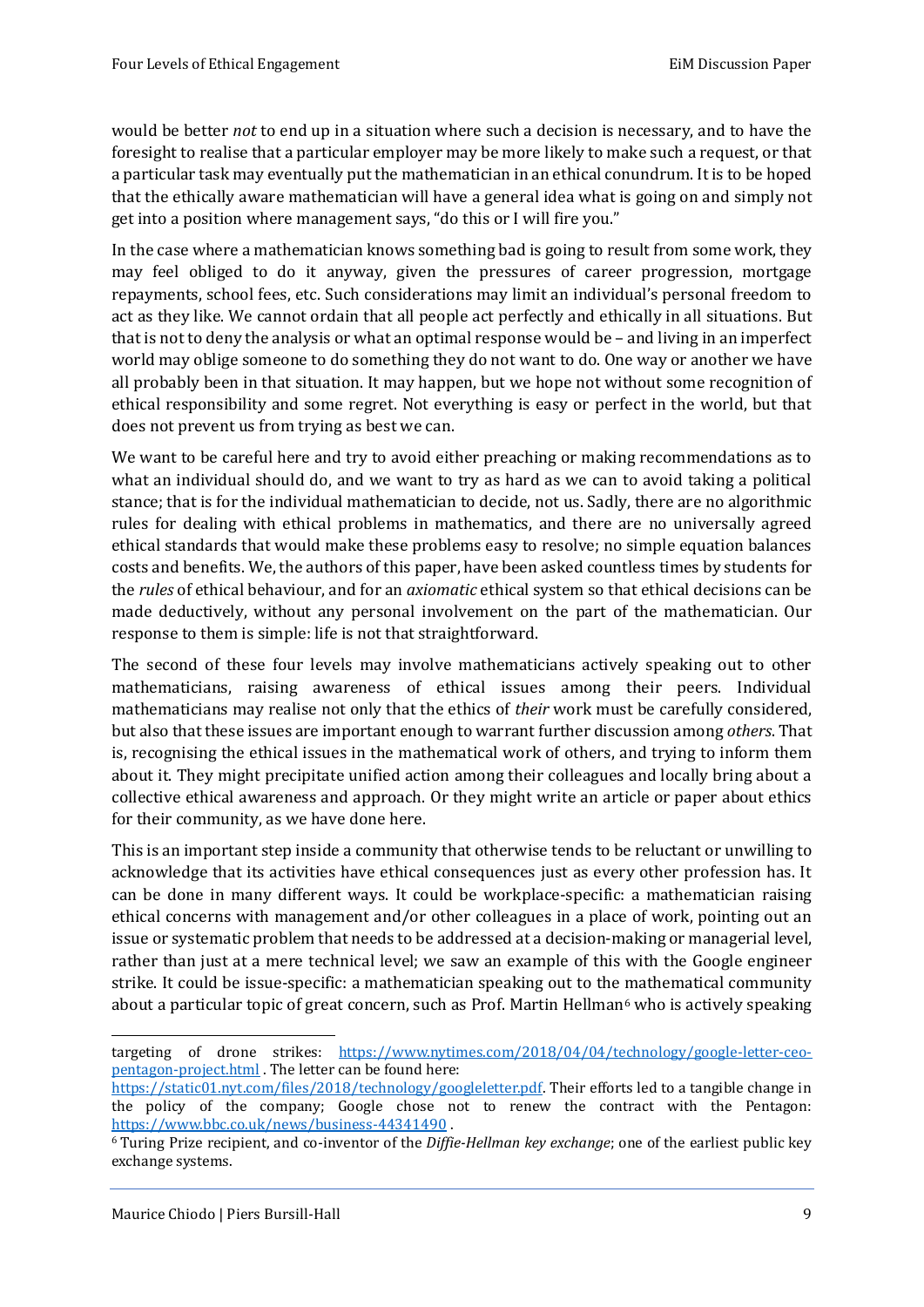out and raising awareness about a potential fallacy/inconsistency in the maxim of Mutually Assured Destruction for nuclear war, which comes from a mathematical argument built on the possibly questionable assumption of completely rational actors. It could even be a communitywide effort: academics – even the purest of pure mathematicians – are heavily involved in teaching, and may take it upon themselves (as we have) to incorporate the teaching of ethical and social responsibility to their mathematics students as part of a more robust 'professional training'. This 'speaking out' to the mathematical community can come in different ways, focusing on different things, and on different scales. But the recurring theme is clear: certain mathematicians have reached a sufficient level of ethical awareness that they then take it upon themselves to inform, and perhaps persuade, others in their community.

Mathematicians at this level need to be aware of some of the mechanisms for speaking out that are available to them, milder than potentially life-changing acts such as whistle-blowing that may lead to legal problems, prison, exile, or other huge personal consequences.<sup>7</sup> It may involve discussing things amongst other mathematicians or employees, talking to managers, or organising in a more-or-less political way, or speaking out in public, or speaking to outside activists. The avenues that are available to a mathematician to engage with the ethical consequences of their work are many. One of the things those of us who are thinking about ethics in mathematics need to do is start to discuss – and talk publicly about – the different ways in which mathematicians can act. Every mathematician, regardless of their current level of ethical engagement, will need encouragement and guidance from the rest of the community, and we need to learn what to do, and teach what to do. This is one of the first duties of those who are concerned about ethical issues in modern mathematics: we need to discuss and teach what can be done, and *not* think we can prescribe normative behaviour.

Whatever it is that mathematicians might do, we need to realise that any discussion of this requires an analysis of how mathematicians behave. We believe this is an extremely important condition, and one that mathematicians generally do not want to take into account. Mathematicians are a self-selected and well-defined group of people: you know who you would call a mathematician and who you would not. We need to understand better what the natural, inherent characteristics of the members of the community, or of the profession, are. How do those personality and intellectual characteristics function in various places in the social matrix of academia or as part of the mathematical engine room of a corporation? These may be generalisations, and we may well be over-generalising, but it may still make for hard reading for some  $8$ . The analysis of the natural behaviour of mathematicians is beneficial even if overgeneralised because it points to the strengths and weaknesses of a mathematician's reaction (and the behaviour of the community of mathematicians) to confronting ethical consequences that she may not like.

Many professional, working mathematicians are exactly the publicity-shy people who are not going to enjoy the limelight, and do not enjoy controversy or public confrontation. They may be

<sup>7</sup> The whistle-blowing actions of members of various intelligence communities (such as Edward Snowden, or Chelsea Manning, or William Binney and Thomas Drake) in revealing mass surveillance programmes demonstrated a very deep ethical awareness of their work and its impact, but came at huge personal cost.

<sup>8</sup> One of us (MC) has had several meetings with the computer science, IT development, and hacker communities, and has spoken to them about such things as ethics. He has been met with astonishment from them about the perspective he has shared on how our mathematics students and colleagues behave when faced with one ethical question or another; a perspective that other mathematicians present at these events or gatherings have confirmed. There really *are* professional stereotypes that have some validity here.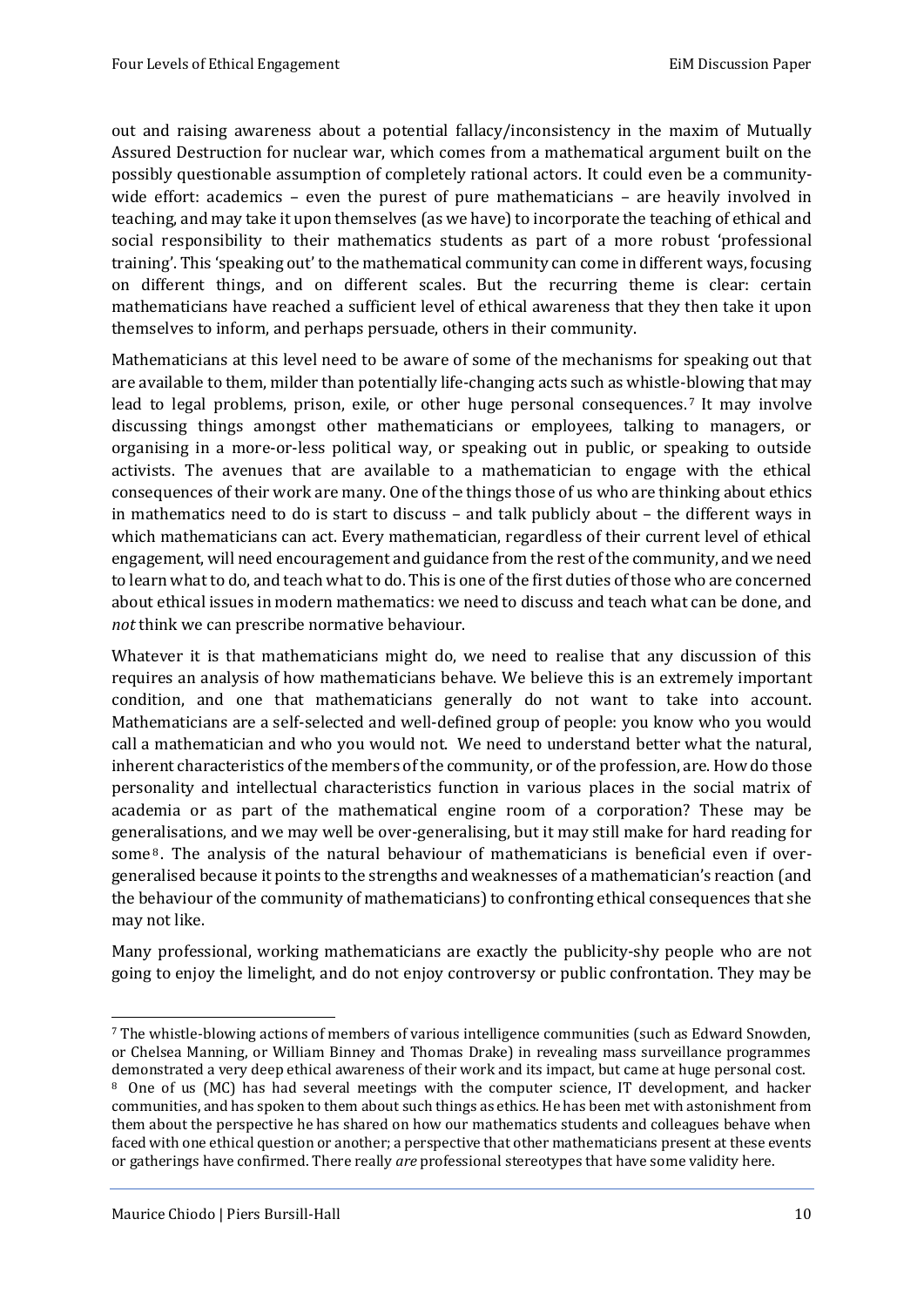vicious, harsh, and ruthless when arguing about mathematics over email, without face-to-face social contact, but neither the heated debate nor the social subtleties of the committee room or the public podium are the most comfortable place for them. Moreover, many mathematicians are not culturally well trained or well prepared to engage in public argument of an ethical, political, indeterminate nature and the reader might note that nothing in our training as mathematicians addresses this. Of course, this is a generalisation, but it is probably a reasonable generalisation of the norms of mathematicians' behaviour.

Mathematicians in industry are often managed, and sometimes even exploited, by employers and managers, who know exactly how to work with mathematicians and how to accommodate them. They give them the work environment that mathematicians prefer, and in which the mathematical work will be done best (and therefore successfully … profitably … for the corporation). There are circumstances where mathematicians work in environments carefully constructed by clever, socially manipulative managers – often very successful people who are, quietly or loudly, psychopaths who know exactly how get what they need from other people. They are successful managers exactly because they know how to exploit others for the benefit of the corporation, and part of the environment they construct is one where they can keep mathematicians (for example) isolated from the consequences of their work. These are work environments that mitigate against mathematicians developing ethical consciousness about what they are doing, let alone doing anything about their ethical qualms.

And here is the rub: if we give mathematicians an education and professional training with *no* hint of ethical sensibilities, without *any* exposure to the social context in which commercial and industrial mathematics is done, if we teach mathematics – to future professionals in an ethically passive way, them we are sending out students – some of whom might have less social awareness compared to other graduates – *without the wherewithal to find appropriate ways of raising ethical concerns in the workplace*. If, on the other hand, mathematicians in industry have some awareness – perhaps through training – of the need to talk with each other about these issues and to find ways to react and speak out, it may well lead to outcomes such as collective action amongst a group of mathematicians, which may ultimately protect them against such manipulation and exploitation.

## <span id="page-13-0"></span>Level 3: Taking a seat at the tables of power.

The first two kinds of ethical engagement that we have discussed involve mathematicians stepping out of their emotional and professional comfort zone and doing something different, but almost always exclusively within the confines of the job or position they already hold. The third level is more complex. Our argument is that once mathematicians are ethically engaged and realise that they need to act, to find appropriate ways to react to ethical concerns, they need to be able to *move* from where they currently sit (metaphorically speaking), and get a seat at the tables of power. While the previous two levels could be summarised as "do something different, from within the same place" this level is closer to "move to a new place, and do something different."

However mathematicians might want to deal with the ethical questions they may come to realise their work entails, one important way in which they can begin to deal with ethical issues is what we are going to call 'getting a seat at the table' – that is, to be part of the management and decisionmaking processes that define the problems that mathematicians work on, or decide what is done with the results of mathematics. Of course, this is exactly what mathematicians do not want to do: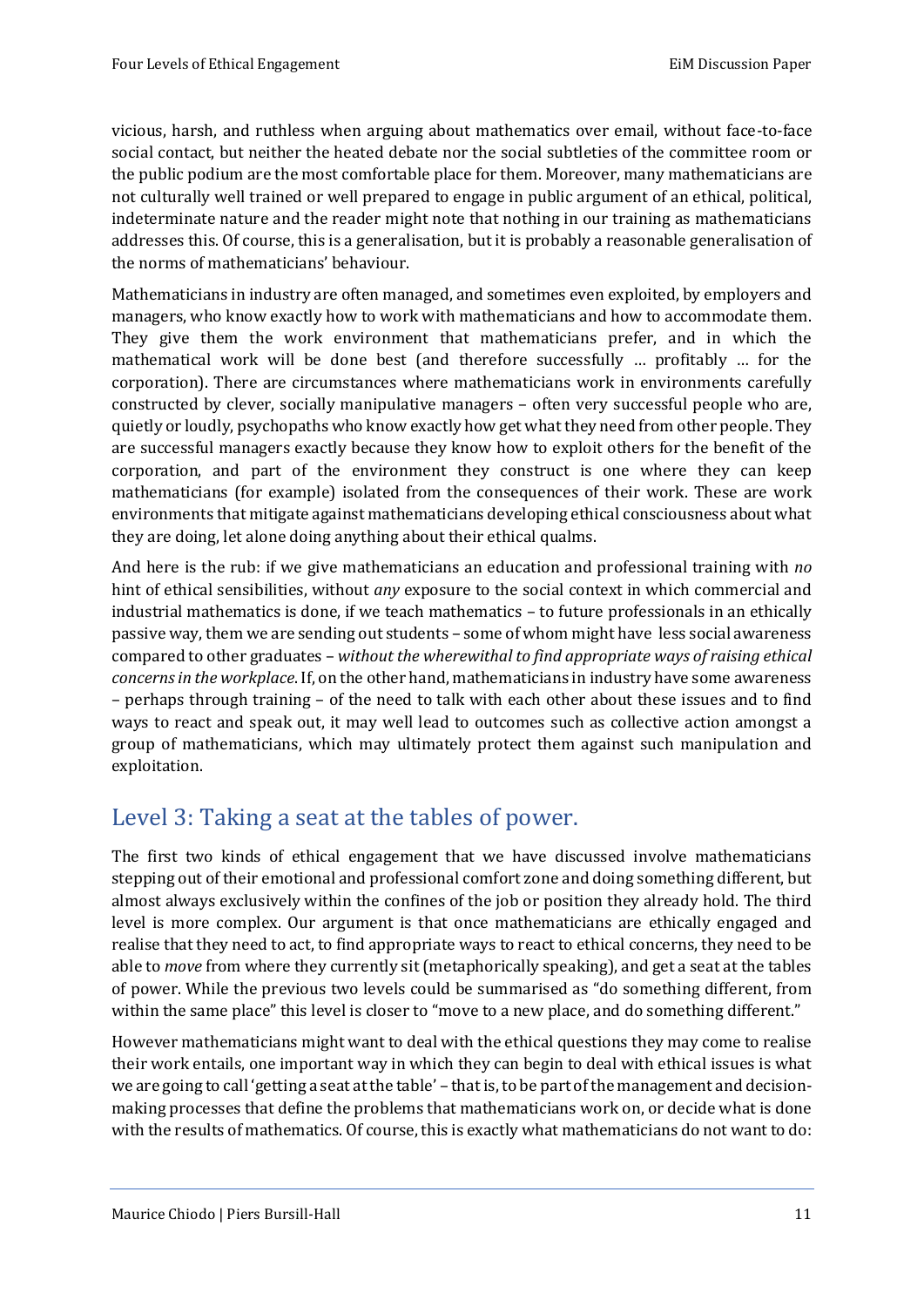we are not trained to do it, and it takes us away from mathematics and launches us into an entirely different domain.

What happens frequently in industries where high level mathematics is done is that the mathematicians are in effect left alone, in peace and quiet in the cellars of the company (again, metaphorically speaking) in socially uncomplicated settings and given mathematical tasks perhaps without any context. They can get on with what they like to do, and what mathematicians are so pre-eminently and uniquely good at doing: solving interesting, fun, hard mathematical problems. What they are not good at, and what they are not naturally attuned to doing, and what we do not train them to do (and is just a distraction), is work with others at the management level, at the level of commercial and policy decisions, discussing their mathematics with nonmathematicians (and discussing the perhaps unseen power and consequences of their mathematical tools), making management decisions about what is done with the mathematics or what mathematics should be done, or what the mathematical results actually mean.

The stereotypical mathematician precisely eschews all those socially difficult, under-determined and emotionally complex sorts of loci of power and power exchange. Mathematicians are good at mathematics, but often not so good at committees and positions of power where social negotiation and nuance rule. Computer scientists, lawyers, even medics are taught some semblance of business or management skills; top ranking universities do not tend to teach mathematics undergraduates these skills. Mathematicians are good at conflict with each other about mathematics, but they are awful at social situations of power and conflict. Not all, of course, and not always, but generally speaking, the first-rate mathematicians that big corporations hire to do their complex maths, or that small cutting-edge start-ups use to do their sophisticated hightech mathematics are just not culturally suited to the committee room with non-mathematicians engaged in the manipulation and exercise of power. But that is exactly where mathematicians need to be: at the table, engaged in the discussions of management, and engaged in the exercise of power, in academe and in industry. Because *that* is one of the prime places where the mathematically able and ethically literate person can actually make ethical decisions or direct others to take into consideration the ethical issues and consequences that may arise from mathematics.

The most important point here is the more-or-less unseen or unstated consequences of mathematical tools: it is often the case that only a mathematician will understand the meaning, validity, extendibility, reliability, or array of consequences of some mathematics (see also level 4b below). But the cold, separable results may be used and misused by others with scant understanding of the mathematics and therefore of the instruments they are using. At the table where management and power lie, the ability to understand the mathematics in a deeper way may not be present; being at that table gives a participating mathematician the potential to influence the ethical consequences of what is done with the maths. There are mathematicians at this level have made the same realisation, and are taking steps to fills these seats. A high-level example of this is Cedric Villani, the Fields Medallist who sits in the French parliament, who recently prepared a thorough and remarkably persuasive report<sup>9</sup> for the French government on how to prepare France for the arrival of AI in mainstream society; the particular strength of this report is that its authors have a deep grasp of the technology and the mathematics behind AI, and that gives them a particular political authority.

<sup>9</sup> Villani, C., et al., (2018). *For a Meaningful Artificial Intelligence*, (2018). Retrieved from [https://www.aiforhumanity.fr/pdfs/MissionVillani\\_Report\\_ENG-VF.pdf](https://www.aiforhumanity.fr/pdfs/MissionVillani_Report_ENG-VF.pdf)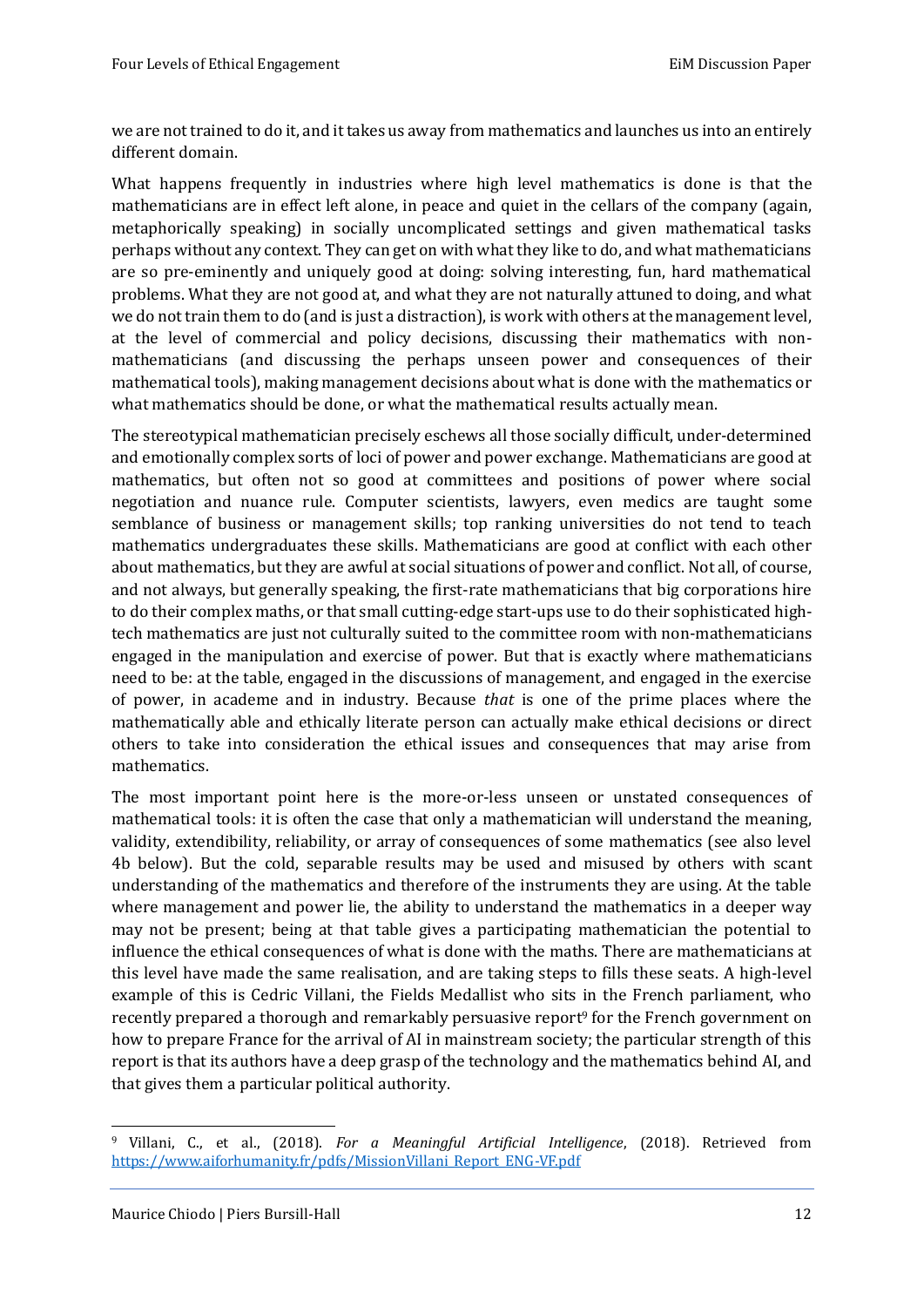The irony, or maybe the tragedy of this state of affairs is that one of the groups of people who have the most effective power in the world are, as a group, the most socially and psychologically under-prepared and professionally unwilling and untrained to exercise or manage that power. Mathematicians are notoriously unwilling or unable to explain their mathematics to the nonmathematician, and as a result there is often a vast disjunction between what a mathematician knows her maths can do, what it means, how reliable or meaningful or probabilistic its results are … and what the non-mathematical or semi-mathematical public believe the mathematics means. With many of the algorithms in use in the world, be they in technological, financial or general social applications, there is a completely mistaken trust and reliance given by the general public, or other professionals such as lawyers, judges, or policy advisers, which mathematical practitioners know is mistaken or exaggerated. Mathematicians need to be in corporate, managerial, government, and institutional positions that will ensure that mathematics is not given an exaggerated power, or trusted in circumstances where it does not have the certainty that lay people generally attribute to it, or where it is just used completely inappropriately, or even just downright erroneously.

But this is not easy for most. Mathematicians often need to learn the specific skills required to work with politicians, corporate management, and other non-scientists. These include engaging in policy discussions, establishing and rationalising the objectives of their mathematical work, and learning ways to communicate to a non-mathematical audience potential limitations, overreach, and possible drawbacks. Engineers and computer scientists are taught this throughout their undergraduate training, but such lessons are rarely communicated even implicitly to mathematicians. Many mathematicians in advancing industry careers find themselves in positions that require these abilities, often unexpectedly. Mathematics is becoming an increasingly powerful social tool, and seeing its creators hiding behind formulae and retrospectively apologising is an insufficient response and solves no problems. Mark Zuckerberg's woeful performance in front of the US Senate earlier in 2018 is a classic example of the *politically* inadequate (Zuckerberg) meeting the *technically* inadequate (US Senators) … and users around the world are likely to pay a long-term social cost we have not even begun to understand.

However it is that Facebook is managed (and in some sense, it must be managed *brilliantly* given its short-term success), it is clear that until very recently they have had little or no discussion of the downside, the potential ethical problems their technical tools have created. They have been near to catastrophically unprepared for the ethical questions raised by the power of their technical tools. The technical people – often mathematicians, some may even be graduates of your university – have (*i*) simply not been in positions of power, influence and responsibility *and* (*ii*) not been given the job of considering or explaining the larger ethical implications of the tools Facebook has and how it uses them. These two conditions together are likely to be an excellent way to create systems that can do individuals or society extraordinary damage. In unregulated industries this is beyond dangerous, and it is far from clear that modern, Western regulators have any grasp of how they might even begin to regulate such industries.

If, as mathematicians, we want to take credit for the positive impact of our output, we should also be able to properly contextualise our work and a range of foreseeable – and distantly possible – implications, and engage in apparently non-mathematical debates and policy analysis based on the mathematics. To do this, mathematicians need to be in the corporate, institutional, or political locations where these issues are discussed and where policy decisions are made. This is the level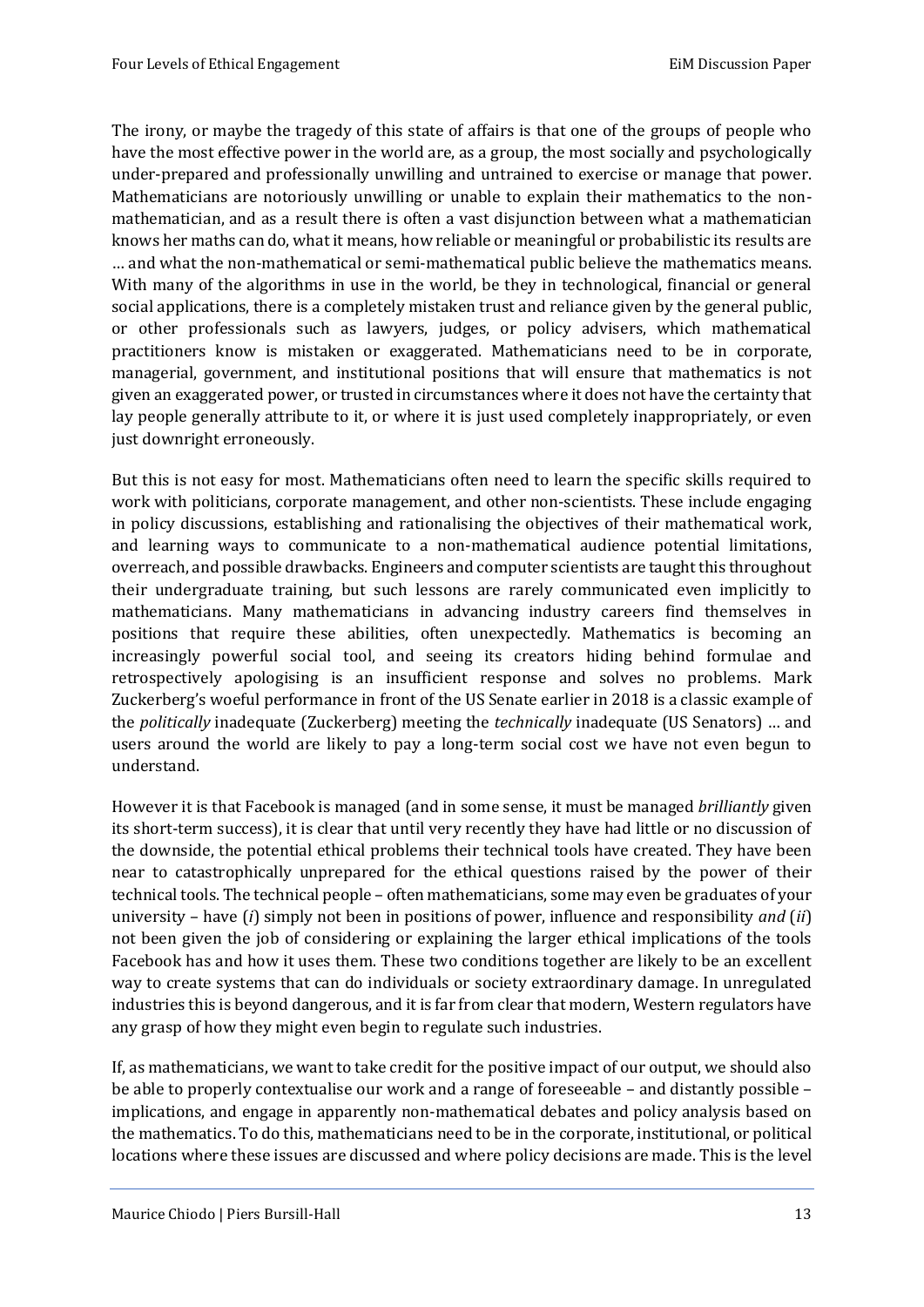of management and the kind of social interaction that many mathematicians simply hate; this is a distraction from doing what they do best: mathematics. To many mathematics this would be a form of torture, whereas to most of the outside world this would seem to be little more than a natural extension of their mathematical work. So much mathematics is so far removed from the language of everyday discourse that only mathematics can do this effectively, and a seat at the tables of power is about the last thing that most mathematicians want.

Fortunately, some mathematicians have already come to this conclusion, and occasionally are doing something at this level.

## <span id="page-16-0"></span>Level 4: Calling out the bad mathematics of others

Our fourth level of ethical engagement is the responsibility that falls on mathematicians to call out the bad mathematics of *others* by proactively seeking out, learning about, and acting upon, instances where mathematics is wrong or has 'gone wrong' – in organisations and institutions totally unrelated to them, outside their professional or social domain. Only mathematicians can provide a deep perspective, analysis, and understanding of mathematics, and we need to be willing to speak out and give witness to the ways mathematics is used or the limitations or correctness of some of the things mathematics is asked to do. But this witness needs to be more than just to other mathematicians; it needs to be to a wider public. <sup>10</sup> How often has a mathematician looked at some algorithm or heard about the operations or the decisions of some system and just quietly said to themselves 'ridiculous' or 'rubbish,' or just noticed that the result does not have the significance or meaning that is attributed to it? Only a mathematician can understand and judge much of the mathematics that is in the public domain today, be it obvious, or subtle.

However, bad mathematics comes in two distinct forms, and the circumstances and ways in which mathematicians may react to it may differ.

**First**, where non-mathematicians misuse mathematics (deliberately or through incompetence or rank ignorance); where the non-mathematically trained use mathematics incorrectly or inappropriately, claiming results that are *not mathematically true* (although they give the appearance of being correct to the uninitiated) and

**Second**, where the mathematically trained use mathematics but in inappropriate or incorrect ways, or for what is *prima facia* unethical purposes; where the technicalities – impenetrable to the general public – hide errors or bias, or malign intent. There are also the cases of sophisticated mathematics that is simply an *inappropriate* and a *wrong* use of mathematics, where the calculations may be formally correct but the results do not have the claimed significance.

#### <span id="page-16-1"></span>4(a) Calling out non-mathematicians using maths unethically

In the **first case** there are plenty of examples of people who try and *use* mathematics, but who, ultimately, are not mathematicians or mathematically competent. Thus, they are perfectly likely

<sup>10</sup> We have a recent case of this in the UK: Dr. Hannah Fry is a young mathematician at UCL and has become a media figure on YouTube and TV, talking about mathematics and mathematical machines, algorithms, and AI, and "how to be human in the age of the machine." She is young, well-presented, lucid, clear, informal, talks without being patronising, smiles a lot and is enthusiastic, and can expound on hard ideas to a general audience; she has legitimacy and authority. Obviously she is going to be a media star … although heretofore she has not addressed in depth more controversial ethical questions in her talks and popular writing.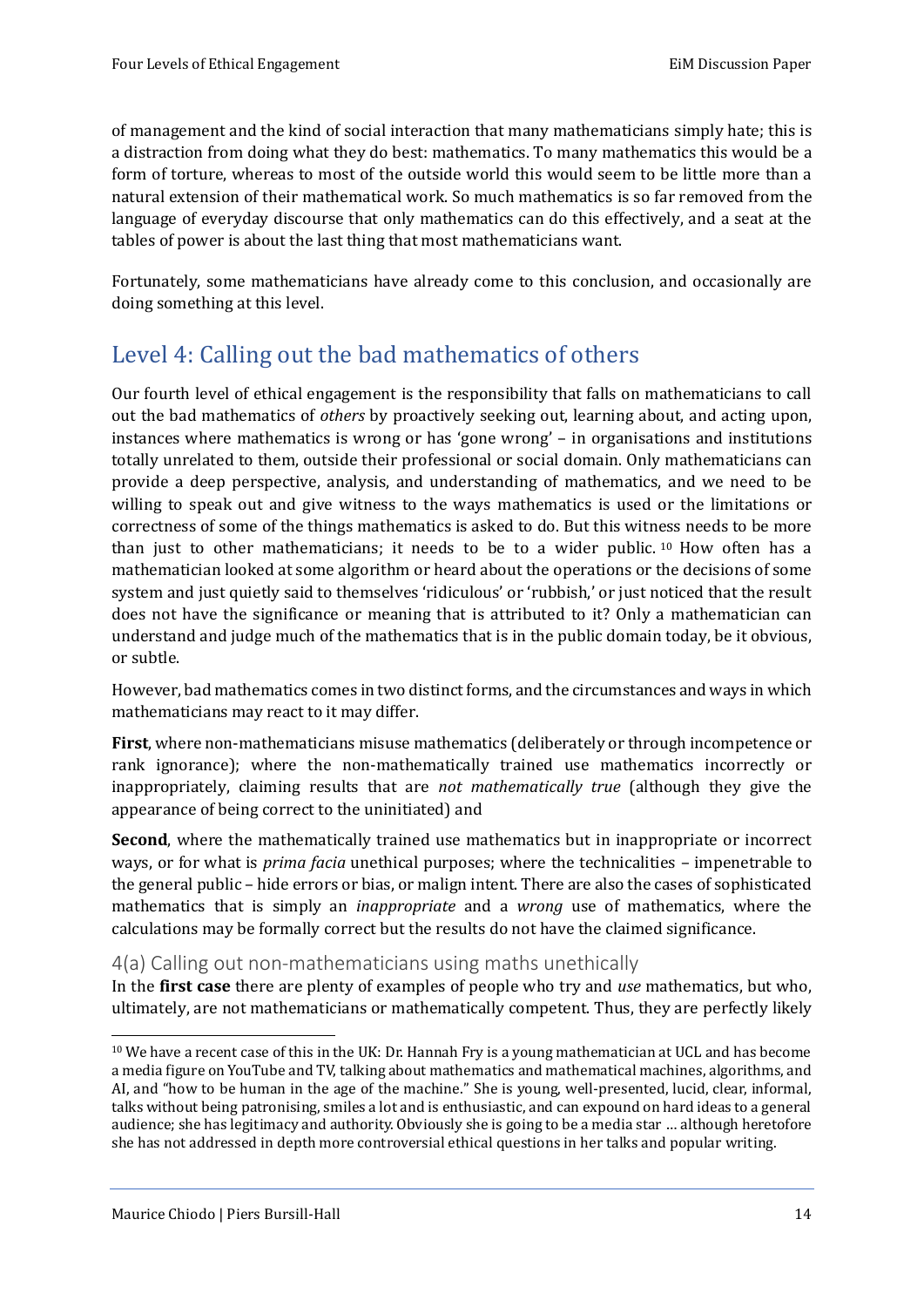to misunderstand, misapply, and misuse such tools without knowing it, and therefore claim mathematical results that are simply not true. Observing such errors may seem trivial to most mathematicians, but the consequences of these errors can be serious.

One dramatic case of this is the catastrophic misuse of statistics by a paediatrician in the trial of Sally Clark<sup>11</sup>, which the Royal Statistical Society subsequently - two years later - called out. Just because *professional, trained* mathematicians can see some piece of mathematics as being obviously wrong, does not mean that relevant people outside the profession are capable of making the same observations (in the case of Sally Clark: the defence lawyer, the judge, and the jury). This can often slip through the cracks as a by-product of the indifference of many mathematicians who simply do not bother to take such actions, and the general public that has been persuaded, even trained, to have a nearly unlimited and unquestioning faith in mathematics. Statistics is the part of mathematics where this is the most obvious – and any reasonably professionally qualified statistician can tell of a large number of statistical horrors where statistics and statistical calculations are simply wrong. The egregious misuse of statistics is well known to mathematicians, but one has to ask why is not the rest of mathematics, pure and applied, not seen in the same light? Statistical claims are not the only mathematics one sees in newspapers, for example, and just as journalistic statistics are often wrong or misleading, why should we expect that other uses of mathematics by journalists (or others) are not?

It is a commonplace – but a true commonplace – that mathematics has an ineluctable truth in its arguments, providing absolute truth in an absolute defence of an idea. But since mathematics is the paradigm of what we mean by *truth*, surely this is perfectly acceptable? Obviously the answer is *no*: as the intrinsic truth present in mathematics does not translate to being *necessarily* usefully true, and more importantly having appropriate *meaning* in every conceivable context or application. In many areas, this will be found out almost immediately. If someone uses an inappropriate or overly simple mathematical approach to building a bridge, we fairly quickly see it collapse, and soon after know whom to blame (in this case, who misused some mathematics). But in some areas, mathematics can be misused in a way that is not immediately obvious, like widely-used prison sentencing algorithms such as COMPAS. Much touted as providing sure conclusions (and appropriate prison sentences) from objective mathematical calculations, they actually use baby maths *in a really naïve way*. In the case of COMPAS, it is based on nothing more than a weighted sum, and as it turns out the weighting parameters were obtained in a completely unreliable, un-rigorous and un-scientific manner. <sup>12</sup> The algorithm has none of its claimed mathematical objectivity.

<sup>11</sup> Two of Clark's babies died of cot death separately, each soon after birth, and a paediatrician 'demonstrated' in court that the likelihood of this happening naturally was minuscule, backing up the accusation that she must have murdered each baby; on the basis of this she was convicted and jailed for the two murders of her babies. After the RSS showed the statistical arguments used by the paediatrician were completely wrong and bogus, she was released and her conviction quashed. However, it took the RSS took two years to issue their statement showing the errors in the original trial, and Clark, completely innocent, served three devastating years in jail. She died four years after her release due to alcohol abuse and poisoning after prolonged and serious depression. Her trial and wrongful conviction ruined her life and effectively killed her … that is to say, the erroneous use of statistics caused her early and untimely death.  $12$  The weights were computed by giving a survey to existing prisoners in that geographical area (state, county, etc), asking them to fill it out honestly, and then observing various correlations in the data. It is not a far-fetched idea to think that existing prisoners might not be a reliable source of data, or that the observed correlations do not actually amount to *causation* and thus may reduce the reliability of the eventual algorithm. See: http://www.northpointeinc.com/files/technical\_documents/FieldGuide2\_081412.pdf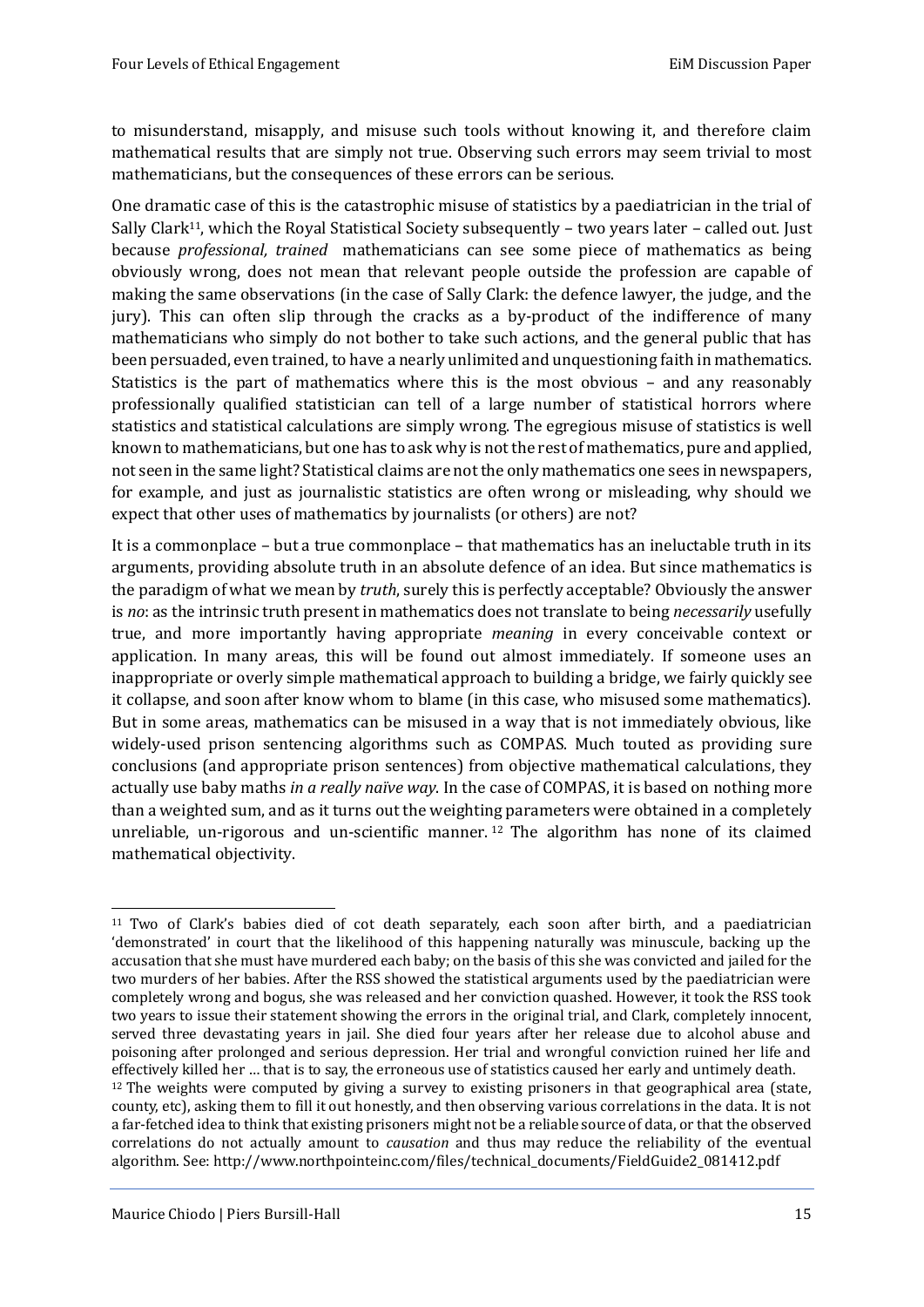Mathematics is often revered in society as some sort of black art, and it takes a professional mathematical practitioner to identify, and critique, misused mathematics. It is one thing to apply correctly a formula, but only a master of the profession can understand exactly what a formula actually means and in what ways it may be relevant and not relevant; unintended implications and consequences in the application of a given formula require more than simplistic analysis. Applying *the correct formula,* assuming there even is one, still leaves the question of where bias, choices and subjectivity may enter without the end-users knowing. Calling out these issues requires a different sort of commitment from mathematicians.

So why are mathematicians generally so slow and reticent to address the *dumb* misuse of mathematics, if at all? Simply put, they don't see it as *mathematics*, they see it as little better than some form of false use of mathematics like numerology; the mathematically-untrained attributing powers to mathematics in a completely ridiculous and mathematically meaningless way. Why did it take the Royal Statistical Society two years to call out the incorrect use of statistics in the Sally Clark case? Apart from institutional inertia and the time it takes a report to get through institutional committees, it just was not that important an issue to most practising statisticians. Mathematicians often are insensitive to the mathematical ignorance and mathematical faith of the wider public. To many mathematicians, any 'average person' (which often implicitly means 'with a first-class degree in mathematics') would *obviously* see that an error or misuse has occurred. It is *so* stupid that it is not even worth their effort to point it out. Nobody in the mathematical community would acknowledge it as a worthwhile observation; who cares if a mathematician identifies a trivial mathematical error made by a pædiatrician? One is not going to get a paper published in *Annals* pointing out incompetent and obviously erroneous statistics.

This sort of misuse of mathematics falls through the cracks. It is not sophisticated mathematics, so trained, professional mathematicians in academe and in industry will tend to ignore it, and with good reason from an academic or professional perspective: there is no individual career or professional community recognition likely, nor likely potential for a raise or promotion, or in general even a pat on the back. Indeed, such an action would generally be look on as simply a waste of time; time that could otherwise be spent doing 'serious' (i.e., abstract, or profitable) mathematics.

Yet it might be the case that the mathematics is hidden (as in COMPAS) or is sufficiently sophisticated that it still earns the Teflon shield of 'real' mathematics to the uninitiated. It appears invincible. It is generally *unlikely* that many in the lay public will be able to reach the level of mathematical understanding needed to scrutinise this faux maths. There have been mathematically trained observers who have examined or called out such mathematics for what it might be: without authority or just glorified numerology. The ethically minded mathematician may be in a position to point out *how* such misuse might be harmful, perhaps even *before* such harm comes to pass. This is a public-facing ethical engagement that most mathematicians are going to find challenging, or without professional reward, and socially difficult.

#### <span id="page-18-0"></span>4(b) Calling out mathematicians using maths unethically

In the **second case** of 'calling out bad mathematics', professional mathematicians find themselves in a more difficult situation because the 'bad mathematics' may be a great deal more technically deep, and above all is done by the mathematically competent. This is a social, professional, and ethical stand that is considerably more difficult for a mathematician. She may be faced with another trained mathematician's inappropriate use of mathematics, by (more-or-less hidden) uses of sophisticated mathematics to give conclusions an excessive authority, or by the use of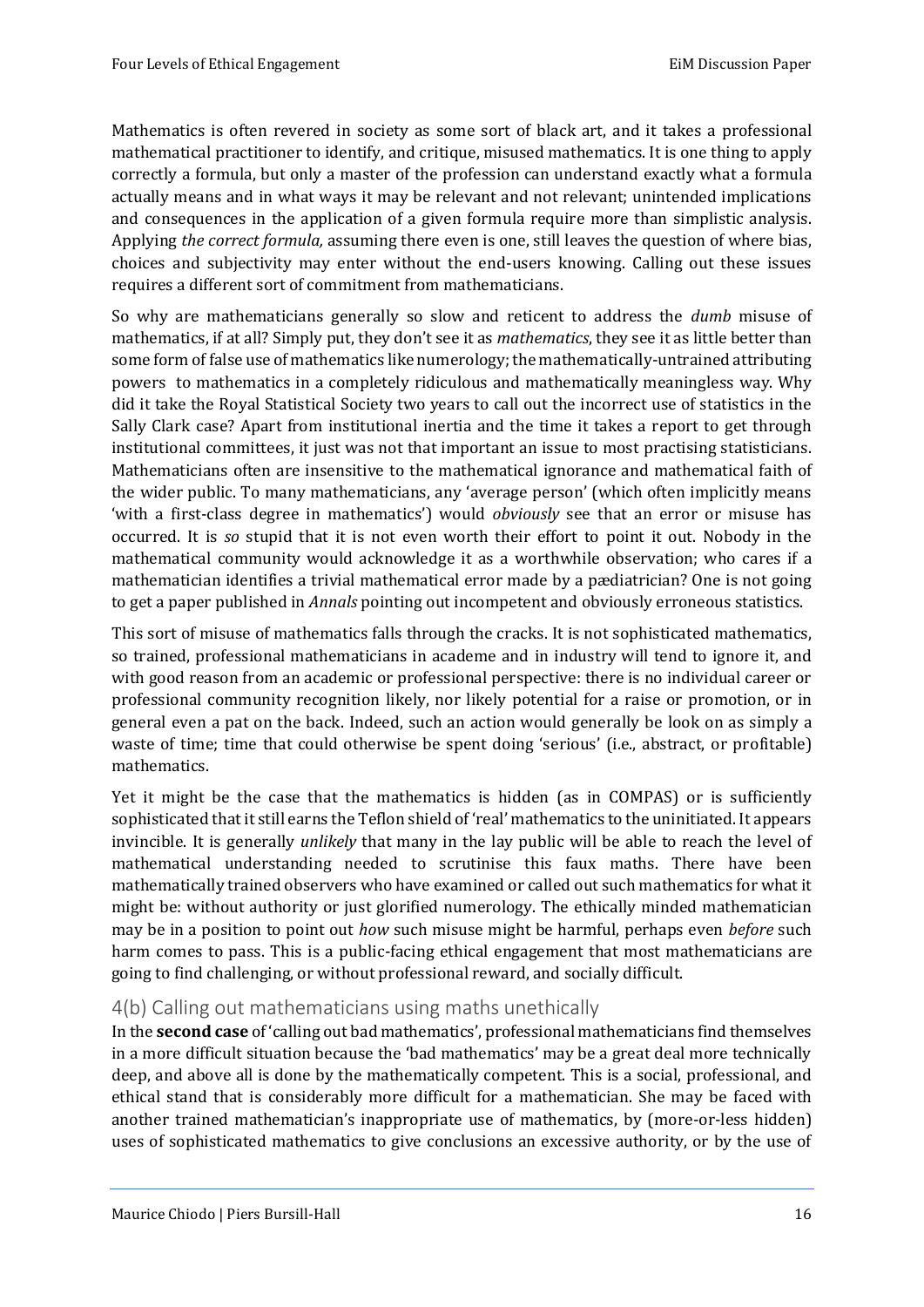mathematical tools beyond the grasp of the general public that can (deliberately or not) cause harm and exploit others. The difficulty in this sort of ethical engagement lies in cases when unethical uses or consequences of mathematics are caused by mathematicians doing 'real' maths, and only mathematicians can call out this level of mathematical work. A public engagement with ethical and unethical use of mathematics at this level does not sit easily with the community norms of mathematicians' behaviour towards the work other mathematicians.

The work of mathematicians is extremely technical and deep. It often takes years (or decades) of persistent training in a mathematical discipline or sub-discipline to reach a sufficient level so as to be able to understand, let alone critique, the mathematical work of others. This means membership of, and commitment to, the mathematical community. Being professionally trained in mathematics, we have a much greater ability to identify and isolate the uses and misuses of mathematics in society. We can see where it comes from, what it has done, and where it is going. Call it a 'sixth sense' if you will, but really it is just a by-product of years and decades of training; we can detect mathematics at work, in places that the general public has no idea about (for many, what goes on unseen is little different from magic). A lot of the work of mathematicians remains quite hidden from the public; just imagine the mathematician-hours there are embedded in the technology of every smartphone. All the public see is the outcome (a bridge was built, their loan was rejected, their smartphone app suggested dating someone) not the mathematics behind it, and do not even realise that mathematics is being used in these places.

The point here is that if mathematicians *are* doing something irresponsible or unethical, then it is often *only* other mathematicians who can identify the source of the problem, and see that the mathematical work behind it actually played a substantial part in enabling something harmful. It may very well be that the public do not even *realise* that there is a problem, just as for many decades no-one realised smoking was bad for them; making the causal link between such things is hard. To put it simplistically: only a mathematician can out another mathematician.

Members of any profession have the responsibility to hold their work – and the work of their colleagues – to high standards. Like statisticians, engineers, and doctors, ethically engaged mathematicians must articulate their own form of professional standards in academia, industry, and more generally in society. Some mathematicians are already questioning the validity and fairness of various decision-making algorithms or identifying the potential dangers of artificial intelligence (AI), bringing such risks into public consciousness and proposing workable solutions.<sup>13</sup> The false claims of the objectivity of algorithms in general (and many specific cases) has been the subject of some recent public comment by some mathematicians,<sup>14</sup> although the technical level of the analysis is still very low.

An excellent example of a mathematician calling out other mathematicians is the work done by Paul-Olivier Dehaye in helping to uncover and expose the activities of Cambridge Analytica (CA) in manipulating British and American elections. Journalists were already investigating what CA was doing, but had little grasp of what exactly was being done with the data that had been obtained (possibly illegally, certainly unethically); the malign and unethical (and undemocratic)

<sup>13</sup> There is a large and rapidly increasing concern and literature on the ethical dangers inherent in AI, 'Big Data' and similar subjects.

<sup>14</sup> Cathy O'Neil's *Weapons of math destruction* is the obvious example, as is Safiya Noble's *Algorithms of Oppression* (although neither are a deep investigation of the technical mathematics of the algorithms). The secondary literature on the danger of the claims of algorithms is expanding quickly, and becoming more technically focussed than the more journalistic approach of O'Neil and Noble. With notable exceptions little of it is aimed at the general educated public.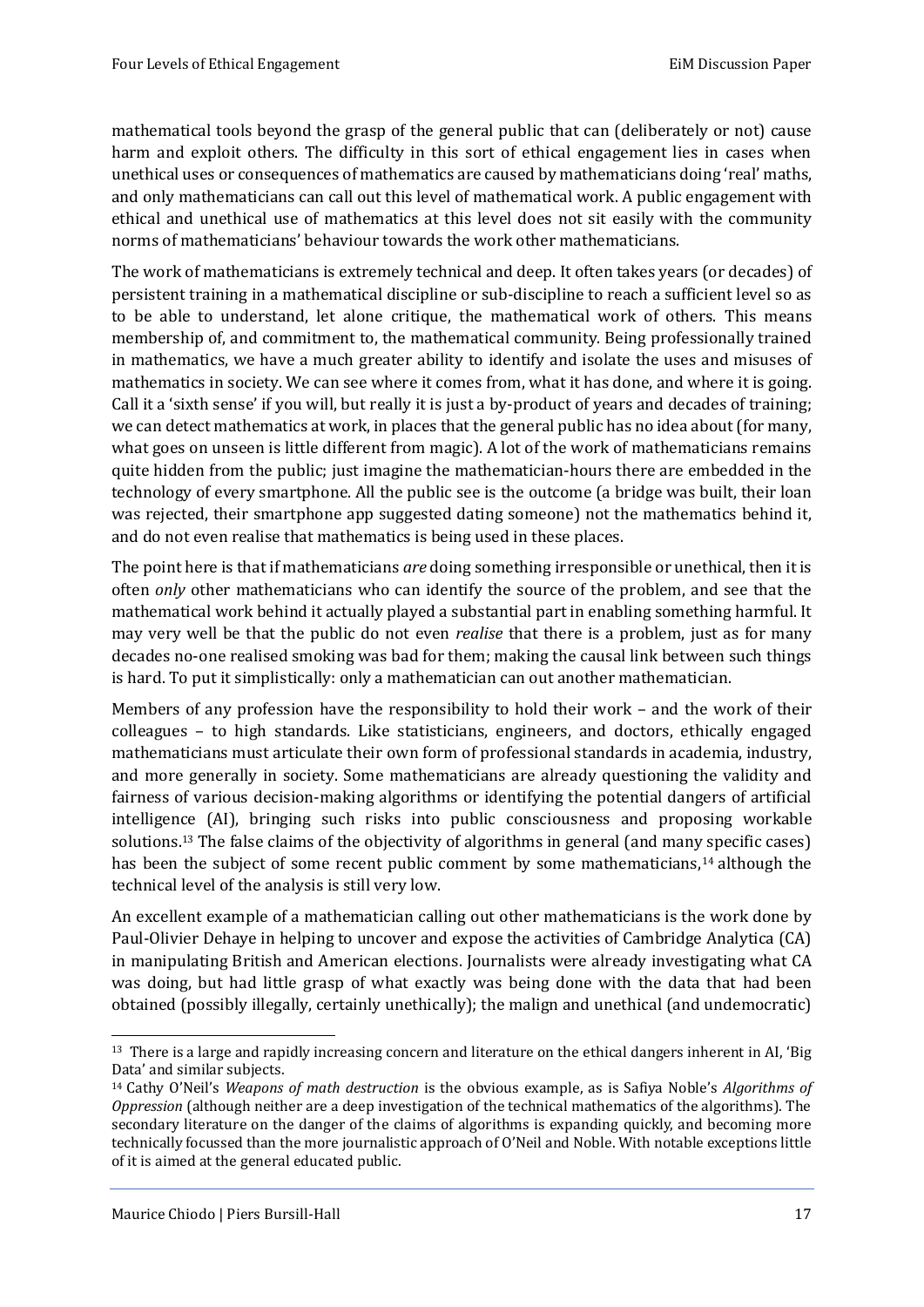project and backers of CA was clear, but not the details of how they did it. One of the managers of CA – Alexander Nix – was repeatedly quoted as saying he enjoyed dealing with reporters because he knew that they had no technical grasp of the mathematical technology that CA was using so he could pull the wool over their eyes whenever and however he wanted. What was needed was someone mathematically trained enough to get behind the misinformation and misdirection of Nix and his colleagues.

It took Dehaye to drill down to the level of the mathematics to unpack the mathematical technology that CA used, and therefore precisely how their psychometrics and information manipulation (that is, targeted misinformation) worked; the journalists' *suspicions* of the unethical basis and unethical behaviour of CA was only confirmed and detailed when a technical grasp of how their manipulative and targeted mis-informative advertising worked. Dehaye saw that mathematical practice was being put to bad use, and he applied his expert knowledge to reveal that great harm was being done to democratic processes in the form of targeted advertising and deliberately targeted misinformation; the targeting being extremely effective as a result of the sophistication of the mathematics behind it.

It is interesting to note that mathematicians critiquing mathematicians is something that occurs quite often, but in a completely community-internal way without any particular public engagement. Mathematicians are quick to critique the mathematical work of others and find errors or inadequacies in published work, or generalise the results of others, or observe that their published results have appeared previously in some form. Within the community of mathematicians there is an extremely well established and understood mechanism of identifying and communicating critiques of other mathematician's work. Mathematicians are good at calling out the work of other mathematicians, but only within the strict confines of their own community.<sup>15</sup>

Why is this not done *outside* of research mathematics? Why do so few mathematicians take the time, or care enough, to denounce bad mathematics done either by the technically less competent (4(a)) or by the competent (4(b))? There are **two** obvious barriers and these are issues that the mathematical community could choose to address.

In the **first** instance, it is not clear or obvious to most mathematics *to whom* one would call out bad mathematics. A letter to your local parliamentary (or legislative) representative (who probably has done no mathematics since they were 16 and has the traditional reaction to anything mathematical: "it was my worst subject at school")? A Letter to the Editor? A denouncement in your personal blog, read by three family members, six friends and 12 colleagues (including ten current or former students)? Your line manager at work? This is an obvious but serious issue: mathematicians are congenitally poorly connected to the world of power and publicity – see level 3 above! – and knowing where to denounce bad mathematics, finding the right audience, is a skill and the result of a kind of networking that mathematicians generally do not have. Generally we would not even know where to begin to learn this skill. Lawyers are better connected, medics and engineers have professional bodies that *expect* to hear, understand, and to take on these sorts of issues, and their professional organisations able to begin to interact with public policy. The collective organisations of mathematics (IMU, LMS, AMS, EUMS) are hardly such bodies: they do other things that suit the needs of academic (less so for industrial or financial or government) mathematics, and they do those jobs extremely well. But they are not generally

<sup>15</sup> And even within the community, the muted response to Sir Michael Atiyah's (Fields medallist, past President of the Royal Society) purported proof of the Riemann Hypothesis shows an interesting restraint.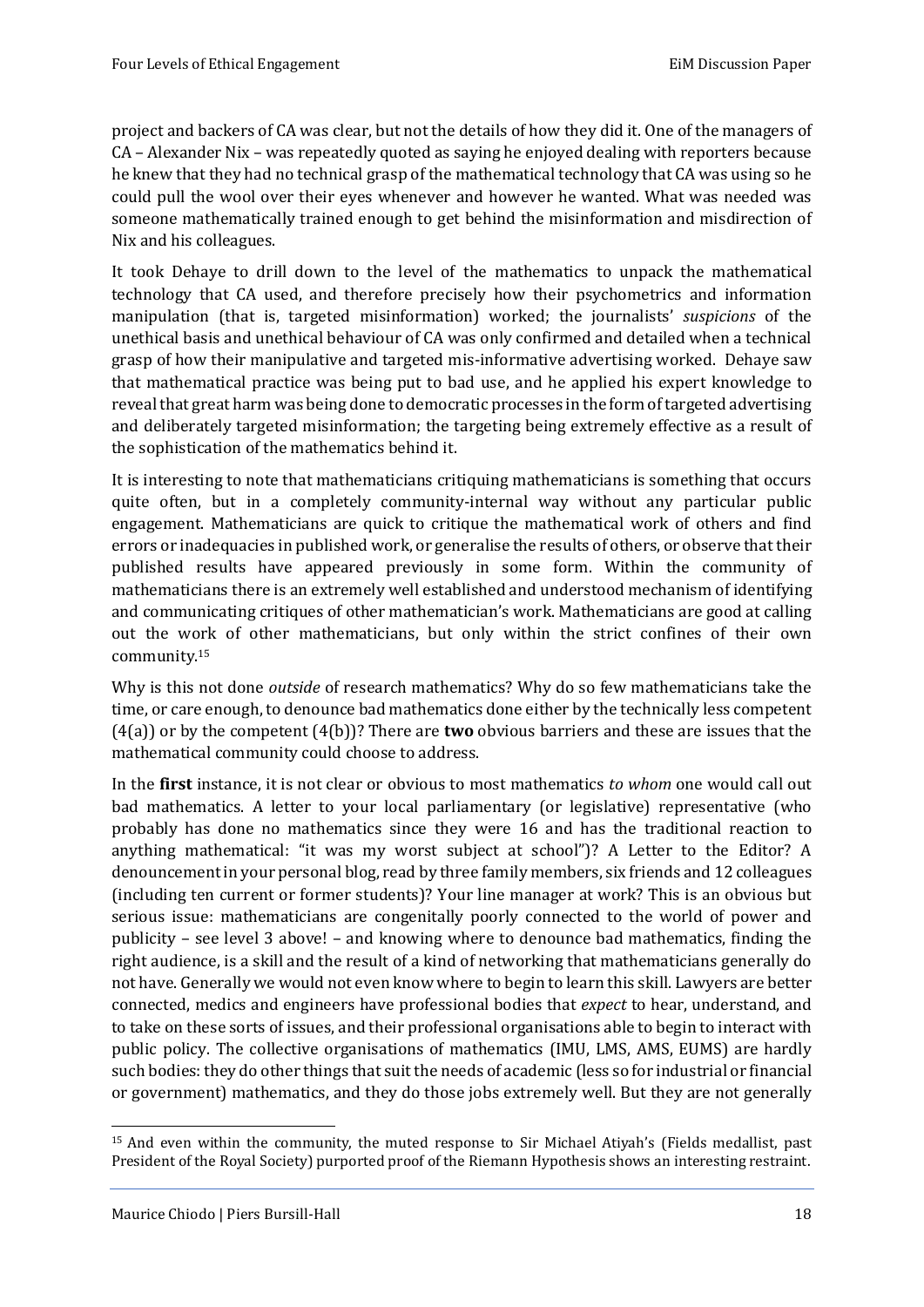campaigning bodies and are not structured for this sort of purpose; after all, they reflect their mathematical constituency.

So knowing *to whom* the mathematician should denounce bad mathematics is no small issue. It took the Royal Statistical Society *two years* to call out the bad statistics in the case of Sally Clark (and the RSS is a well-known, ethically active and respected profession organisation well aware of the damage of misused statistics!) and there were lawyers and a Court to shout at. Olivier Dehaye was working with outstanding investigative journalists at the Guardian newspaper. Prof. Sir Timothy Gowers is a Field Medallist with a very widely and respected blog<sup>16</sup>. But what about the rest of the mathematical community?

This is a large and pressing issue that needs to be discussed further; as these *discussion papers* grow it is one that we will need to come back to for much further discussion. This is an important issues that the reader is enjoined to consider further; <sup>17</sup> this is another domain where those concerned about ethics in mathematics can actually *do* something useful and concrete. From the beginning it has been our argument that it is important that we find ways of teaching ethics relevant and specific to mathematicians to our students, but if we are to encourage a wider professional engagement in mathematics-specific issues then the community needs to learn and disseminate more than just ethical sensitivities: we need social skills, networking and a knowledge of the corridors of power that will allow the mathematicians' ethical concerns to find a public voice. Lawyers, engineers, medics and other professions know how to do this; there is much mathematicians have to learn from our neighbours.

The **second** barrier to mathematicians calling out bad mathematics is one of professional incentives. People are usually driven by an assortment of incentives and at present there are *no* incentives for a professional (or semi-professional) mathematician in academe or in industry to direct their efforts and energy to identifying the misuse or misapplication of mathematics *outside* the profession. You can get a paper out of proving another paper is wrong; but it is unlikely one can get a mathematically respected paper out of arguing that some technical mathematics can be used to cause harm. Nor will you likely get paid to do it, or any other obvious immediate tangible benefit (from within the mathematical community). Not only is there no obvious entity you can go to and report such misuse, as those who care probably will not understand what they are being told, and those who understand the technical analysis will probably not care, but how many Faculties of Mathematics have an ethics board? Thus, mathematicians face a strangely high wall when it comes to speaking out about the unethical actions of other mathematicians. No community has been built, and no incentive structure formed, to promote this. Some mathematicians may do it of their own accord, but given the limited grasp and interaction with ethical issues by the community of mathematicians, such people are rare.

<sup>16</sup> Professor Sir Timothy Gowers writes a widely read and respected blog, and has addressed issues in the ethics of mathematics publishing (particularly in high cost paper journals that do not have open access digital versions) and has advocated a boycott of one very high-cost not-open-access publisher; he has also recently written about a rather public spat amongst some mathematicians about some rather politicised application of mathematics where he 'called out' the poor quality of the mathematics that was at the basis of the spat (trying not to take sides in the argument itself, which had become to some extent an argument laced with political positions). His denunciation of the mathematics is significant given both his stature as a mathematician and his conclusions about its appropriateness.

<sup>&</sup>lt;sup>17</sup> Forgive us for giving the reader homework to do ...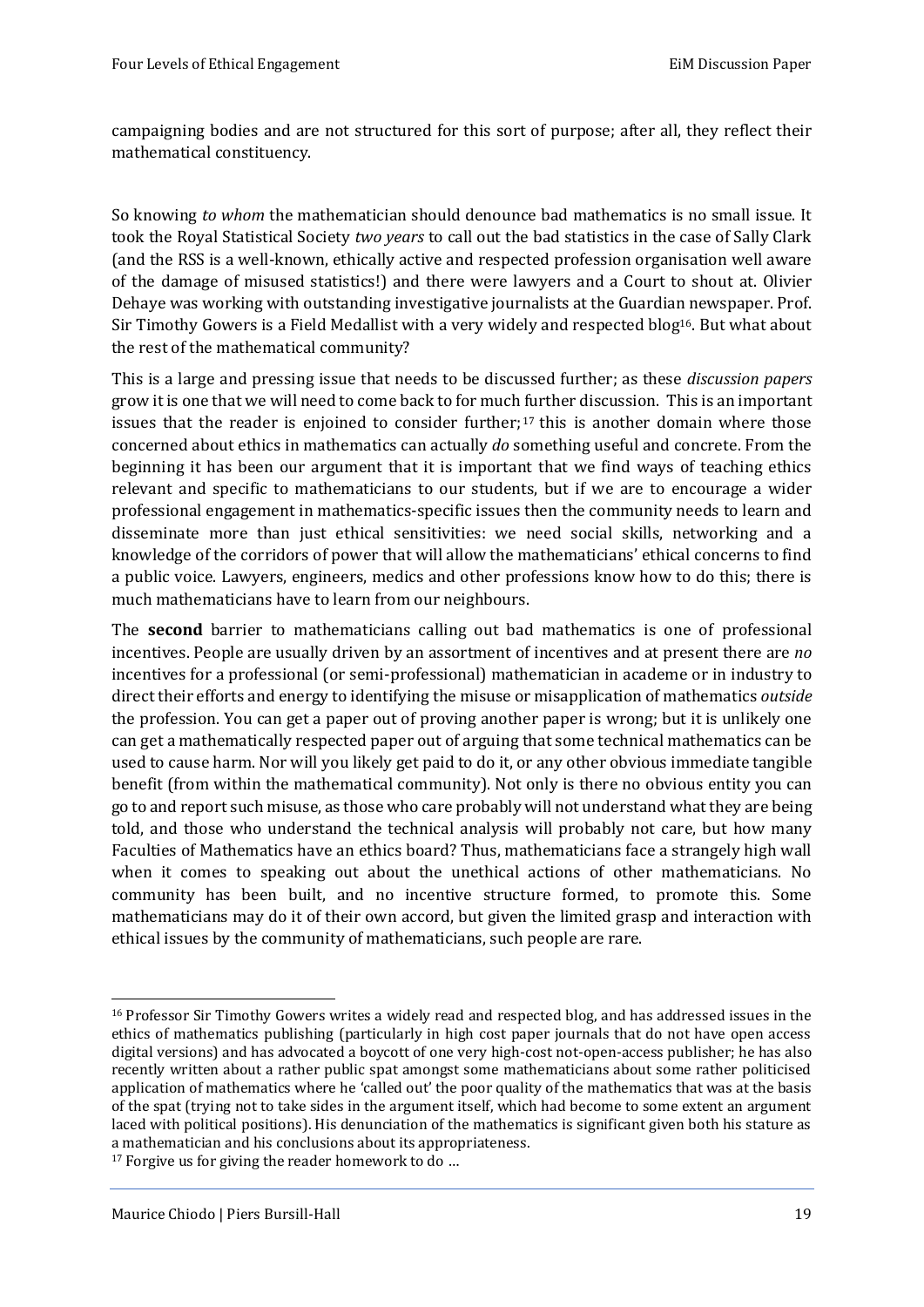It should not be a hard argument or claim to make that the highest level of ethical practice is taking responsibility not just of one's own actions, but also of the actions of all of those in the profession. There are mathematicians who will come to the realisation that they must do it because no one else will, nor *can*. The challenge is to go beyond speaking out in a way that only other mathematicians can understand; it involves denouncing mathematics and raising ethical issues stemming from technical mathematics in a public forum and in a language the nonmathematician can understand. This gives such a larger audience opportunity and space for a response. This may be political, regulatory, judicial, or social; there are many tools that society has available to respond to unethical phenomena, but there will never be an effective social response when the origins of these issues are opaque to the general public.

## <span id="page-22-0"></span>**Conclusion**

The conclusions we would like to draw at the end of this discussion paper are several: that the state of consciousness of ethical and social responsibility amongst mathematics and mathematical practitioners is – obviously – very much in its infancy, and we all have a lot more to learn and a lot more professional and philosophical introspection to do as we come to terms with the new 'post-modern' immediacy and social, political importance of mathematics. Mathematicsspecific ethical issues, and the various social locations where ethical issues present themselves to mathematicians in industry and academe will need a generational effort amongst mathematicians to master. We are not going to solve this problem by next summer, this much is clear.

There is no doubt we have much to learn from other 'new' fields where mathematically minded technical people are coming face to face and responding to *their* subject-specific ethical issues – AI, Big Data, computer scientists in general and other 'fashionable' new technical disciplines are much further down this road. <sup>18</sup> We note that mathematicians often enter these areas upon completing their mathematical training (and without the ethical training that computer scientists and engineers often receive). We have much to learn from lawyers and those who have attempted to bring 20th century regulation to the 21st century digital realm – with extremely patchy success, to be polite. And no doubt in time mathematicians will gain enough reflective skills that we will be able to learn from philosophers. However, we feel that is a long time away, for the simple reason that philosophers have been talking about ethics in general and abstract ways for twoand-a-half thousand years, generally with no mathematical training or interests, and their language, conceptual and analytical apparatus, and the depth of their discussions goes far beyond what mathematicians need or can appreciate at the moment, and is generally not relevant to what we need to think about today. Discussions about ethics in mathematics are new, and are not yet at anything like the level of a standard academic introduction to ethics, let alone what established philosophers talk about.

Practicing ethics in mathematics is not binary, and mathematicians must come to understand various levels of engagement and ethical consciousness. Of course, our aforementioned four levels are an artificial and simplistic construct. One can refine them *ad nauseum*, but collectively they illustrate the depth and complexity of the social processes that mathematicians must engage in (and be trained in!) in order to respond to ethical issues in mathematics. Not every

<sup>&</sup>lt;sup>18</sup> There is a Harvard-Stanford course being set up on AI and Ethics, with a budget of \$23 million, and MIT is engaged in a billion dollar restructuring of its computing and AI studies around a core of ethical issues – amongst other things. Yes, that's US\$1,000,000,000 they have raised, and are going to spend.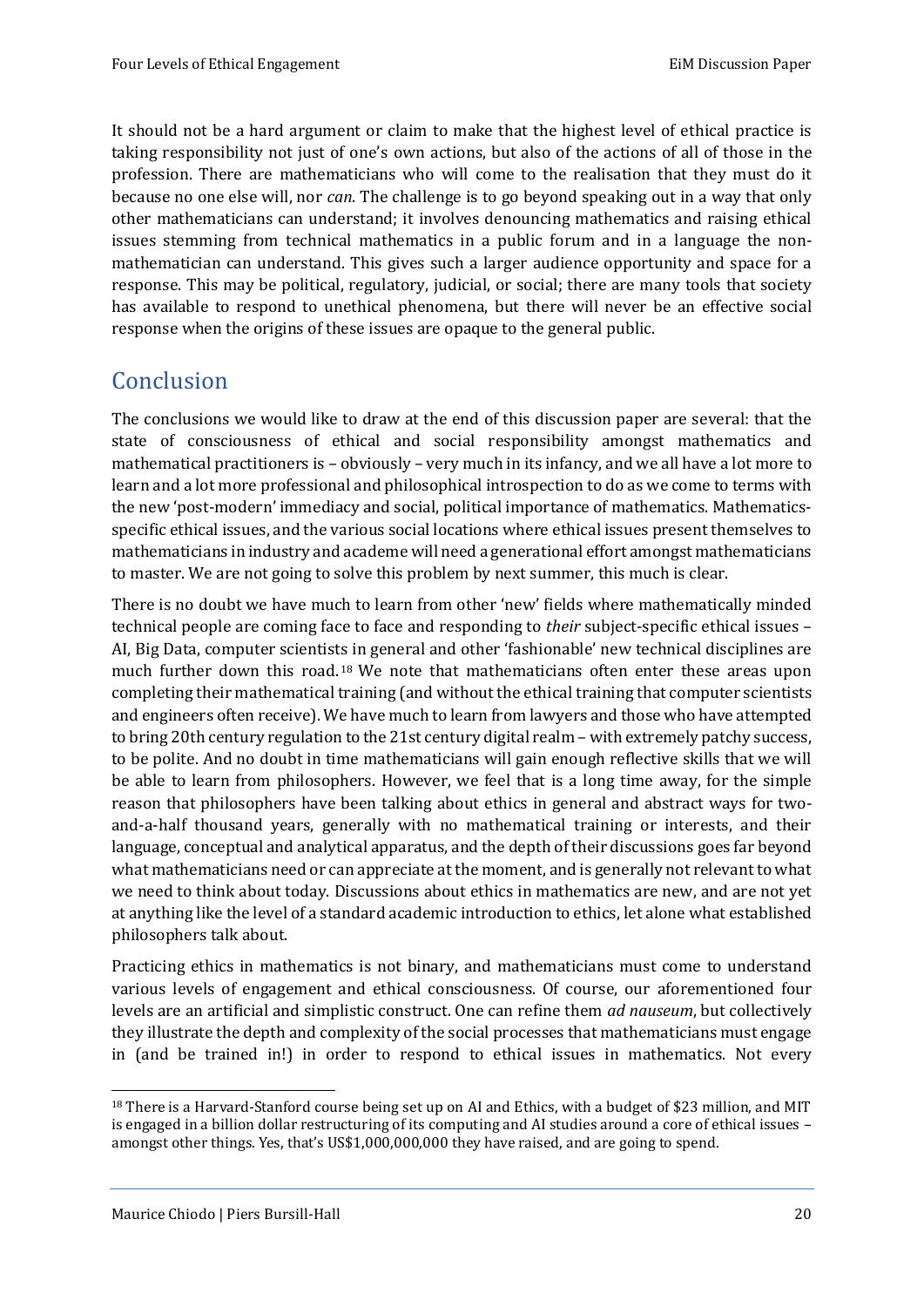mathematician will engage in ethics at all levels,<sup>19</sup> but everyone should remain aware of their social responsibilities, acknowledge the existence of ethical issues in the mathematical context, and appreciate their complexities. Lawyers, medics, biologists, engineers, physicists, and computer scientists are aware of subject-specific ethics because they *know* they will encounter these questions as professionals. Comprehending the seemingly limitless uses of mathematics is difficult, and the ethical implications of modern mathematics sometimes depends on subtleties that only the mathematically trained can understand. We are the only ones who can understand the formulae, and *see beyond the formulae*.

However, the conclusion we feel is the most important for further study of ethics in mathematics is that we need the skills and knowledge of social scientists – sociologists, anthropologists, and psychologists – (*i*) to understand better the nature of mathematicians as individuals from the point of view of their particular psychological traits, and (*ii*) to understand the community values and behaviour, the 'tribal' behaviour of mathematicians. In particular we need to understand much better the particular social rules and behaviour patterns of mathematicians *with* mathematicians, and how mathematics do (and do not) communicate and interact with other groups of people, managers and non-mathematician work colleagues, both when working in teams and working in situations of conflict. Trying to broaden our understanding of how mathematicians can and should respond to ethical issues requires us to understand ourselves – and our communities – much, much better. There are social scientists who have spent decades refining tools to do exactly this, and we need them!

We feel that mathematicians have an array of social and mathematical values and patterns of behaviour as a group, and until we understand all of this much better we will not fully understand our own community or our own profession, and what makes it so different from our neighbours in computer science and physics. We do not understand well enough the motives, inhibitions, and driving mechanisms mathematicians have that need to be changed, or adapted in a way that will better enable them as individuals (and as a part of many different kinds of communities) to develop sensitivity and willingness to respond to ethical issues in their professional lives. Literally: learning – being better trained – to take on management roles and to engage with nontechnical managers, to 'get a seat at the tables of power' is something we need to do … and something we need to be teaching our students. Only social scientists have the skills and training to analyse and explain to us how we work socially (if we can overcome *their* fear of mathematicians and mathematics, and *our* notoriously superior attitudes towards their disciplines). Only when we understand ourselves *in the new mathematical world of the 21st century* will we be able to prepare ourselves and our students to become sensitive to, and confront, both the ethical issues and the social responsibilities that come with our unique, ubiquitous, world changing powers.

We cannot leave these issues to professional ethicists and philosophers. For the sake of mathematics, and for the freedoms we enjoy, we must not just do nothing. No one else can do it, so we must.

<sup>19</sup> Not every mathematician will spend a lifetime solving differential equations, but we still teach it extensively and deeply to all mathematics students because they *need to know*, and because it is part of the common basis of the profession; we suggest that teaching ethics and the social skills required to *be* ethical mathematicians is much the same.